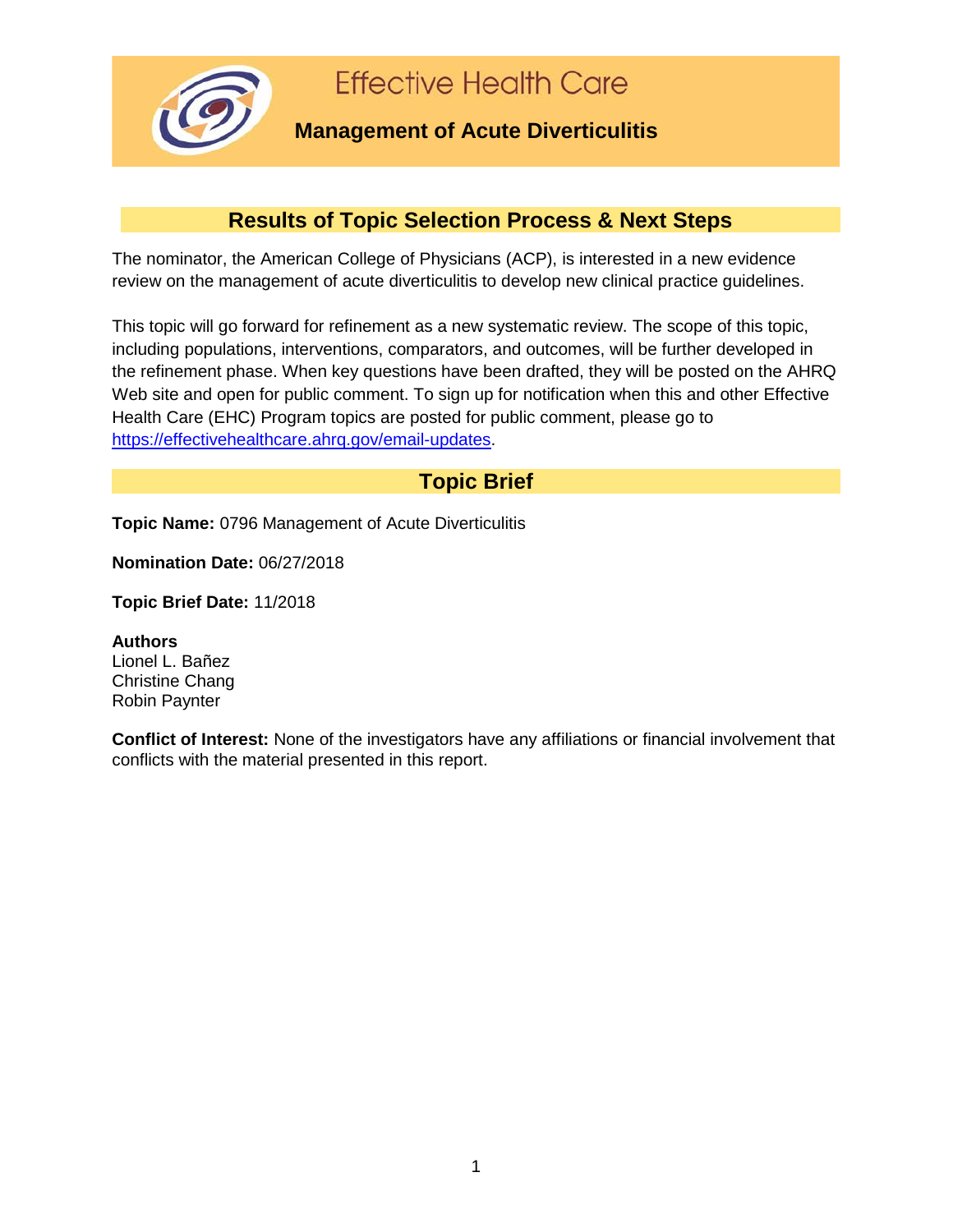# **Background**

Colonic diverticulosis is a common condition in Western countries with prevalence rates that exponentially increases with age.<sup>1</sup> Under the age of 30, only 1-2% of patients have diverticulosis but by 80 years of age the prevalence increases to 50-66%.<sup>2,3</sup> About 10-25% of patients with diverticulosis will develop inflammation leading to a condition termed acute diverticulitis. <sup>4</sup> Acute diverticulitis can be subdivided into uncomplicated and complicated categories. In their lifetime, approximately 15–20% of individuals with diverticulosis will develop acute complicated diverticulitis (ACD). <sup>5</sup> As opposed to uncomplicated diverticulitis, ACD is characterized by the presence of phlegmon, abscess, or perforation.<sup>6</sup> Recurrent episodes of ACD can lead to late complications such as stenosis or fistula.7

Recently, there has been a substantial increase in incidence rates of both complicated and uncomplicated diverticulitis as well as a considerable rise in number of hospital admissions. This has led to a significant cost burden of up to \$2.4 billion annually in the United States attributable to diverticulitis complications alone.<sup>8,9</sup>

In recent years, several controversies have emerged with regards to the optimal management of acute diverticulitis. <sup>10</sup> Whether antibiotics are truly necessary for treatment of acute uncomplicated diverticulitis has been recently questioned.<sup>11</sup> Due to unfavorable mortality and complication rates for emergent surgery for ACD, physicians have opted to delay definitive surgical management by employing antibiotics and interventional radiology procedures such as percutaneous drainage of abscess in appropriate patients. Surgical approaches have also evolved from Hartmann's procedure to primary anastomosis with protective stoma or even laparoscopic lavage and drainage for diverticulitis complicated by perforations with purulent or feculent peritonitis.12 Other areas of controversy include selection of the optimal imaging modality to diagnose diverticulitis as well as appropriateness of performing distal colonoscopy following a resolved episode of diverticulitis to detect occult colonic malignancy.<sup>13,14</sup> In addition, pharmacologic and non-pharmacologic measures such as 5-aminosalicylates and dietary modification, respectively, to prevent recurrent diverticulitis have been of recent interest for physicians.15, 16

**Nominator and Stakeholder Engagement:** The nominator, the American College of Physicians (ACP), is in need of a comprehensive systematic review to inform development of a new clinical practice guideline that will focus on management of acute diverticulitis (See Appendix C). Based on a search of clinical practice guidelines on the ACP website revealed that they do not have an existing guideline on acute diverticulitis management.

## **Key Questions and PICOTS**

The key questions for this nomination are:

Key Question 1: What are the effectiveness/harms and comparative effectiveness/harms of oral or parenteral antibiotics for the treatment of acute diverticulitis?

- a. Do the effectiveness/harms vary by route of administration of antibiotic, type of antibiotic, duration of course of antibiotic?
- b. Do the effectiveness/harms vary by patient characteristics or presentation of illness?

Key Question 2: What are the benefits and harms of CT imaging for the initial diagnosis of acute diverticulitis?

a. Do the benefits and harms vary by patient characteristics or presentation of illness?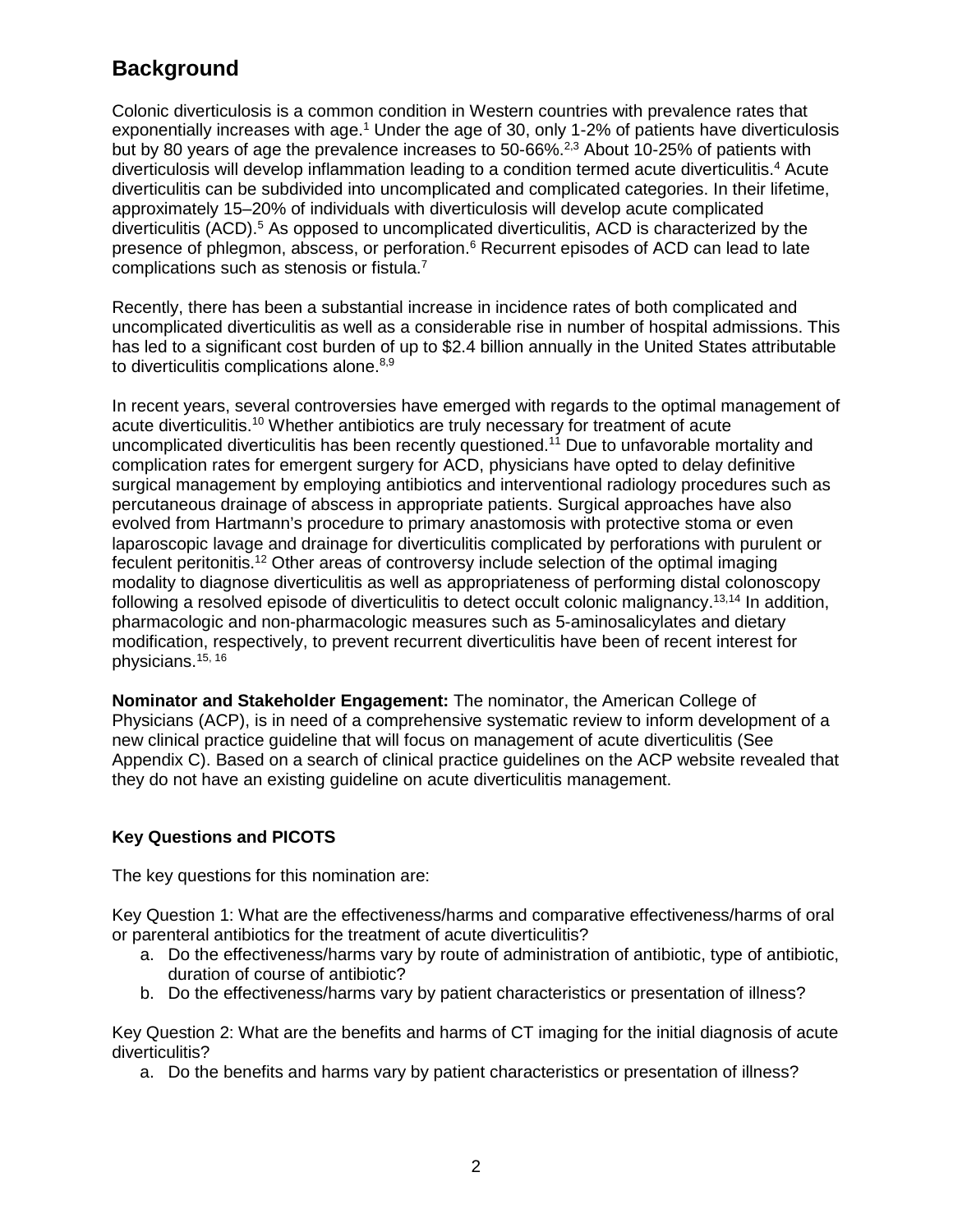Key Question 3: What are the benefits and harms of distant colonoscopy following an episode of acute diverticulitis?

a. Do the benefits and harms vary by patient characteristics or presentation/course of illness?

Key Question 4: What are the benefits and harms of interventional versus surgical management of recurrent diverticulitis?

a. Do the benefits and harms vary by patient characteristics or presentation/course of illness?

Key Question 5: What are the effectiveness and harms of pharmacological (e.g., mesalamine) and non-pharmacologic (e.g., dietary advice) interventions to prevent recurrent diverticulitis?

a. Do the effectiveness and harms vary by patient characteristics or presentation/ course of illness?

To define the inclusion criteria for the key questions we specify the population, interventions, comparators, outcomes, timing, and setting (PICOTS) of interest (Table 1).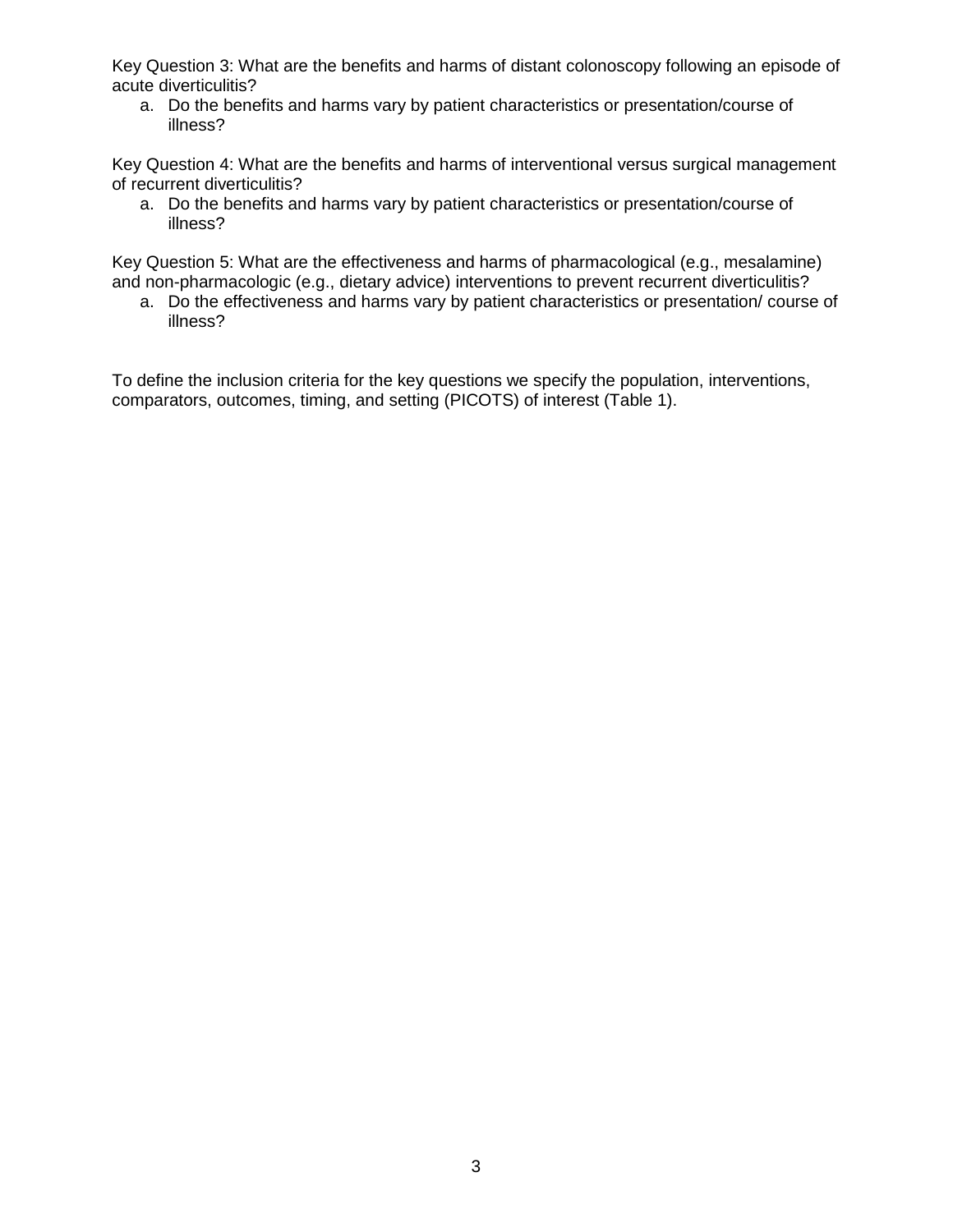**Table 1.** Key Questions and PICOTS

|                      | <b>KQ1: Antibiotics</b>                                                            | <b>KQ2: Diagnostic</b><br>imaging                                                  | KQ3: Follow-up<br>colonoscopy                                                   | <b>KQ4: Surgical and interventional</b><br>treatments                                                                                                                | <b>KQ5: Prevention</b><br>of recurrence                                                          |
|----------------------|------------------------------------------------------------------------------------|------------------------------------------------------------------------------------|---------------------------------------------------------------------------------|----------------------------------------------------------------------------------------------------------------------------------------------------------------------|--------------------------------------------------------------------------------------------------|
| <b>Population</b>    | Adults with<br>diverticulitis                                                      | Adults with<br>diverticulitis                                                      | Adults with resolved<br>episode of ACD                                          | Adults with recurrent diverticulitis<br>(complicated or uncomplicated)                                                                                               | Adults with history<br>of diverticulitis                                                         |
|                      | Subgroups: age,<br>ethnicity, gender,<br>comorbidities,<br>disease<br>presentation | Subgroups: age,<br>ethnicity, gender,<br>comorbidities,<br>disease<br>presentation | Subgroups: age,<br>ethnicity, gender,<br>comorbidities, disease<br>presentation | Subgroups: age, ethnicity, gender,<br>comorbidities, disease presentation                                                                                            | Subgroups: age,<br>ethnicity, gender,<br>comorbidities,<br>disease<br>presentation               |
| <b>Interventions</b> | Antibiotics (oral or<br>parenteral)                                                | CT scan, MRI,<br>ultrasound                                                        | Colonoscopy                                                                     | Laparoscopic lavage and<br>drainage<br>Percutaneous drainage<br>(interventional radiology)<br>Surgical resection with primary<br>anastomosis<br>Hartmann's procedure | Drug (ex. 5-amino<br>salicylates, etc.)<br>and non-drug (ex.<br>dietary)<br><i>interventions</i> |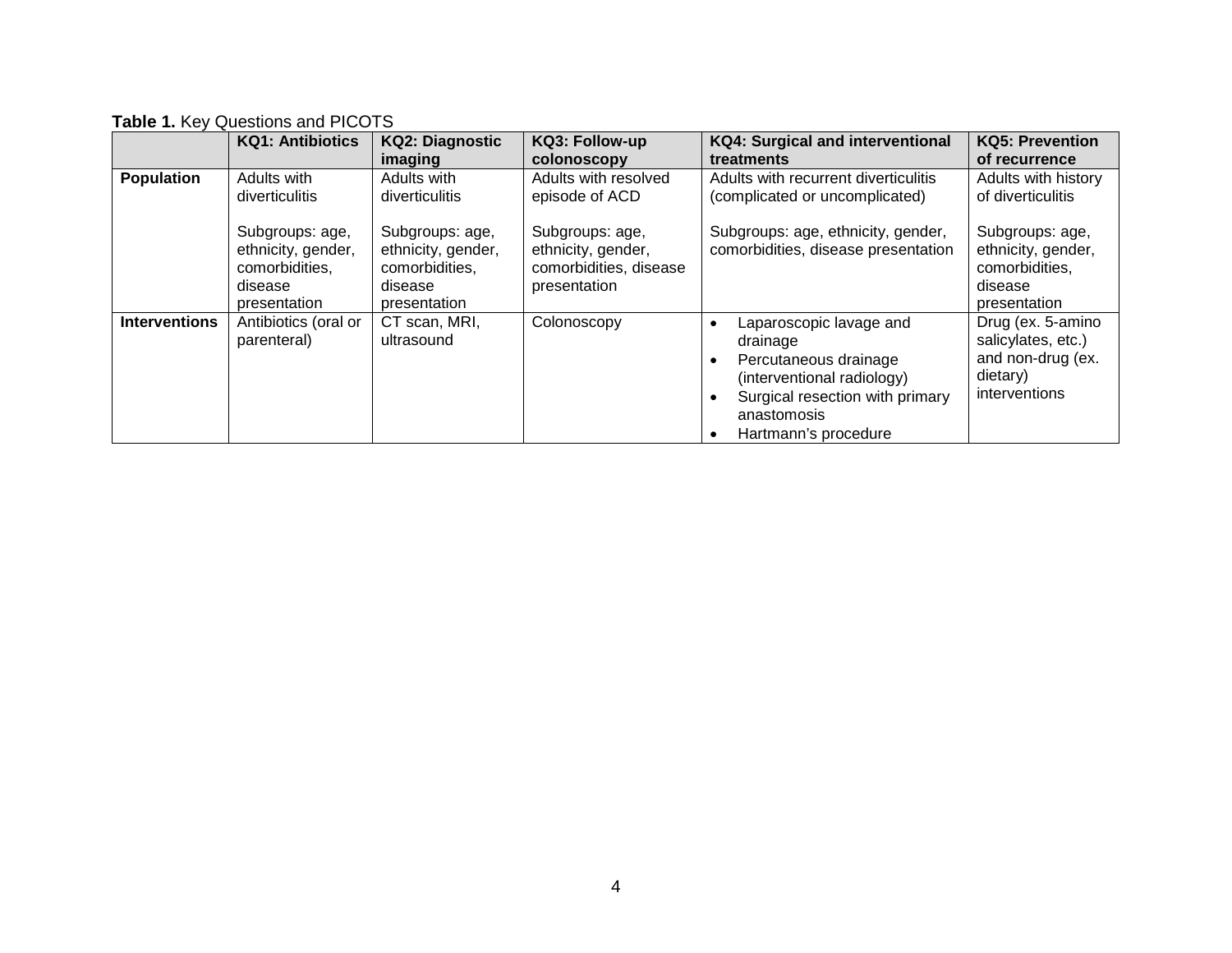|                    | <b>KQ1: Antibiotics</b>                                                                                                                    | <b>KQ2: Diagnostic</b>                    | KQ3: Follow-up                                                              | <b>KQ4: Surgical and interventional</b>                                                                                | <b>KQ5: Prevention</b>                                                   |
|--------------------|--------------------------------------------------------------------------------------------------------------------------------------------|-------------------------------------------|-----------------------------------------------------------------------------|------------------------------------------------------------------------------------------------------------------------|--------------------------------------------------------------------------|
|                    |                                                                                                                                            | imaging                                   | colonoscopy                                                                 | treatments                                                                                                             | of recurrence                                                            |
| <b>Comparators</b> | No antibiotics,<br>clear liquid diet<br>only, antibiotics by<br>other route of                                                             | Other included<br>intervention            | No colonoscopy                                                              | No intervention, other active<br>intervention<br>Comparisons of interest:                                              | No intervention,<br>other drug, other<br>non-drug, drug vs.<br>non-drug, |
|                    | administration,<br>type of antibiotic,<br>duration of course                                                                               |                                           |                                                                             | All ACD stages:<br>Intervention (surgery/laparoscopic<br>lavage and drainage) vs. no<br>intervention/antibiotics only  | combinations                                                             |
|                    |                                                                                                                                            |                                           |                                                                             | For peri-colic and pelvic abscesses<br>(Hinchey stages I, II):<br>Percutaneous or laparoscopic<br>drainage vs. surgery |                                                                          |
|                    |                                                                                                                                            |                                           |                                                                             | For purulent and feculent peritonitis<br>(Hinchey stages III, IV):<br>Laparoscopic lavage and drainage<br>vs. surgery  |                                                                          |
|                    |                                                                                                                                            |                                           |                                                                             | For surgical approaches:<br>Primary anastomosis (with or<br>without<br>protective stoma) vs. Hartmann's<br>procedure   |                                                                          |
| <b>Outcomes</b>    | Resolution of<br>diverticulitis,<br>recurrent<br>diverticulitis,<br>avoidance of<br>surgery,<br>morbidity,<br>mortality, adverse<br>events | Diagnostic<br>accuracy, adverse<br>events | Occult colorectal<br>cancer, recurrent<br>diverticulitis, adverse<br>events | Resolution of diverticulitis,<br>morbidity, mortality, adverse events                                                  | Recurrent<br>diverticulitis,<br>adverse events                           |
| <b>Timing</b>      | All                                                                                                                                        | All                                       | Acute vs. convalescent                                                      | All                                                                                                                    | All                                                                      |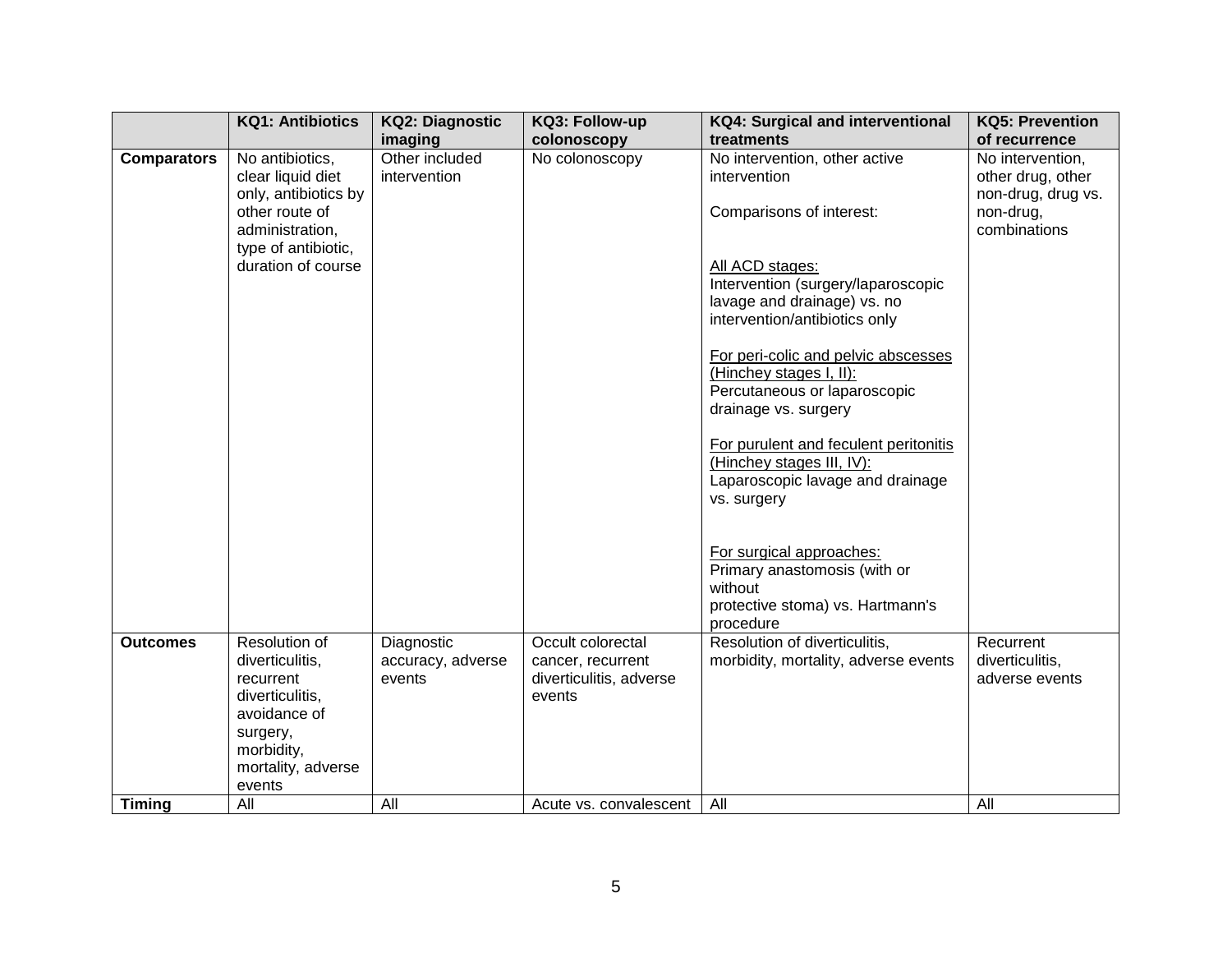|                | <b>KQ1: Antibiotics</b> | KQ2: Diagnostic | <b>KQ3: Follow-up</b> | <b>KQ4: Surgical and interventional</b> | KQ5: Prevention |
|----------------|-------------------------|-----------------|-----------------------|-----------------------------------------|-----------------|
|                |                         | imaging         | <b>COLONOSCODV</b>    | <b>treatments</b>                       | of recurrence   |
| <b>Setting</b> | Inpatient,              | Inpatient,      | Outpatient            | Inpatient, outpatient                   | Outpatient      |
|                | outpatient              | outpatient      |                       |                                         |                 |

*Abbreviations: KQ=Key Questions; ACD=Acute Complicated Diverticulitis; MRI=Magnetic Resonance Imaging; CT=Computed Tomography*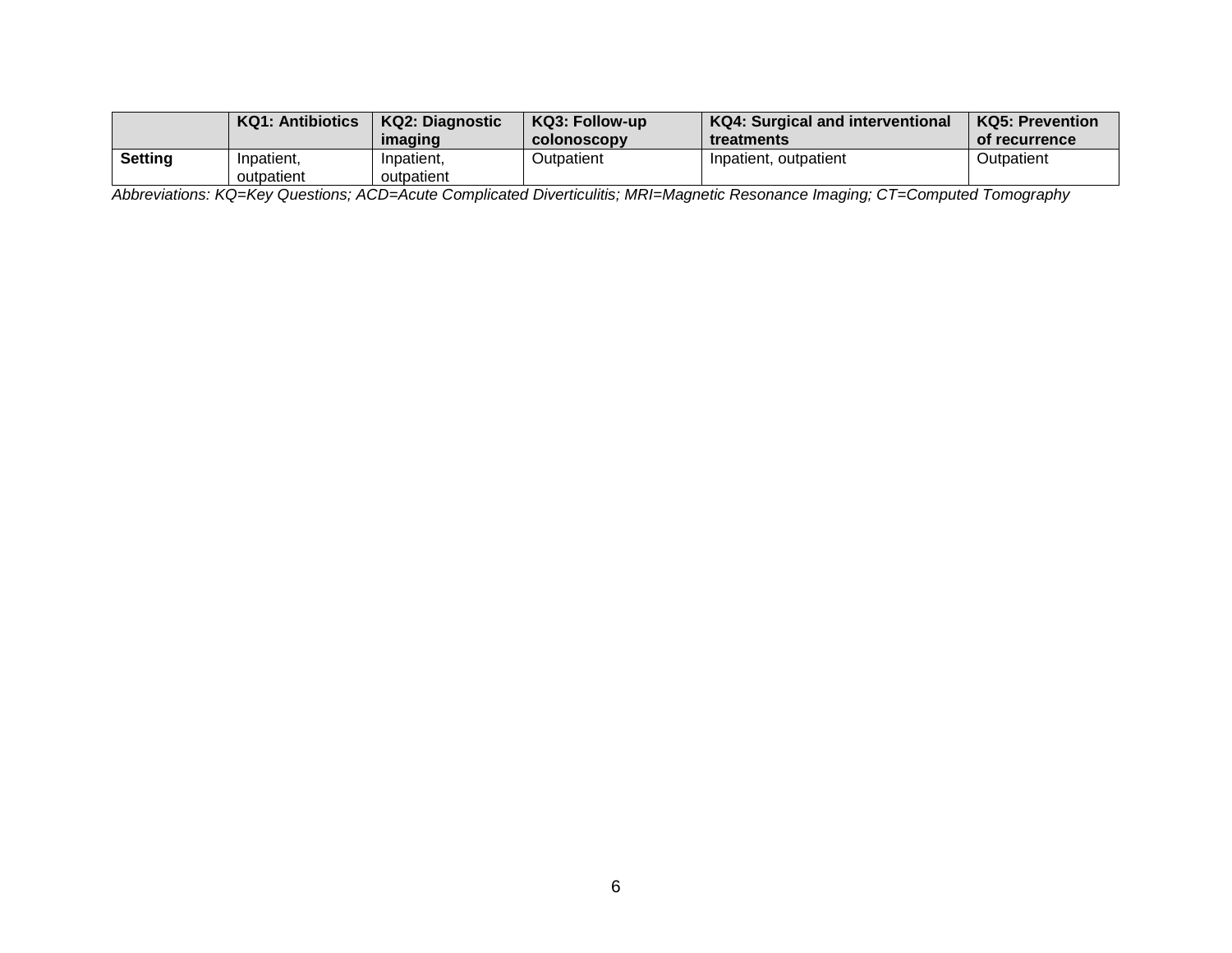## **Methods**

We assessed nomination 0796 Management of Acute Diverticulitis, for priority for a systematic review or other AHRQ EHC report with a hierarchical process using established selection criteria. Assessment of each criteria determined the need to evaluate the next one. See Appendix A for detailed description of the criteria.

- 1. Determine the *appropriateness* of the nominated topic for inclusion in the EHC program.
- 2. Establish the overall *importance* of a potential topic as representing a health or healthcare issue in the United States.
- 3. Determine the *desirability of new evidence review* by examining whether a new systematic review or other AHRQ product would be duplicative.
- 4. Assess the *potential impact* a new systematic review or other AHRQ product.
- 5. Assess whether the *current state of the evidence* allows for a systematic review or other AHRQ product (feasibility).
- 6. Determine the *potential value* of a new systematic review or other AHRQ product.

#### **Appropriateness and Importance**

We assessed the nomination for appropriateness and importance.

#### **Desirability of a New Review**

We searched for high-quality, completed or in-process evidence reviews published in the last three years on the key questions of the nomination. See Appendix B for sources searched.

#### **Impact of a New Evidence Review**

The impact of a new evidence review was qualitatively assessed by analyzing the current standard of care, the existence of potential knowledge gaps, and practice variation. We considered whether it was possible for this review to influence the current state of practice through various dissemination pathways (practice recommendation, clinical guidelines, etc.).

## **Feasibility of New Evidence Review**

We conducted a literature search in PubMed from August 2013 and August 2018. Due to diversity in the nature and the anticipated literature base for each KQ and to increase our specificity, we conducted separate searches for each KQ. The number of citations resulting from each KQ-specific search was less than 300 (74 for KQ1, 139 for KQ2, 84 for KQ3, 245 for KQ4, and 211 for KQ5). Thus, all abstracts for these citations were reviewed for potential inclusion in a systematic review. Recognizing that the evidence base for a clinical topic of interest likely grows exponentially over time, the size of a new systematic review was estimated by doubling the number of abstracts found to be relevant to KQs. See Table 2, Feasibility Column, Size/Scope of Review Section for the citations of included studies. See Appendix C for the PubMed search strategy and links to the ClinicalTrials.gov search.

## **Value**

We assessed the nomination for value. We considered whether or not the clinical, consumer, or policymaking context had the potential to respond with evidence-based change; and if a partner organization would use this evidence review to influence practice.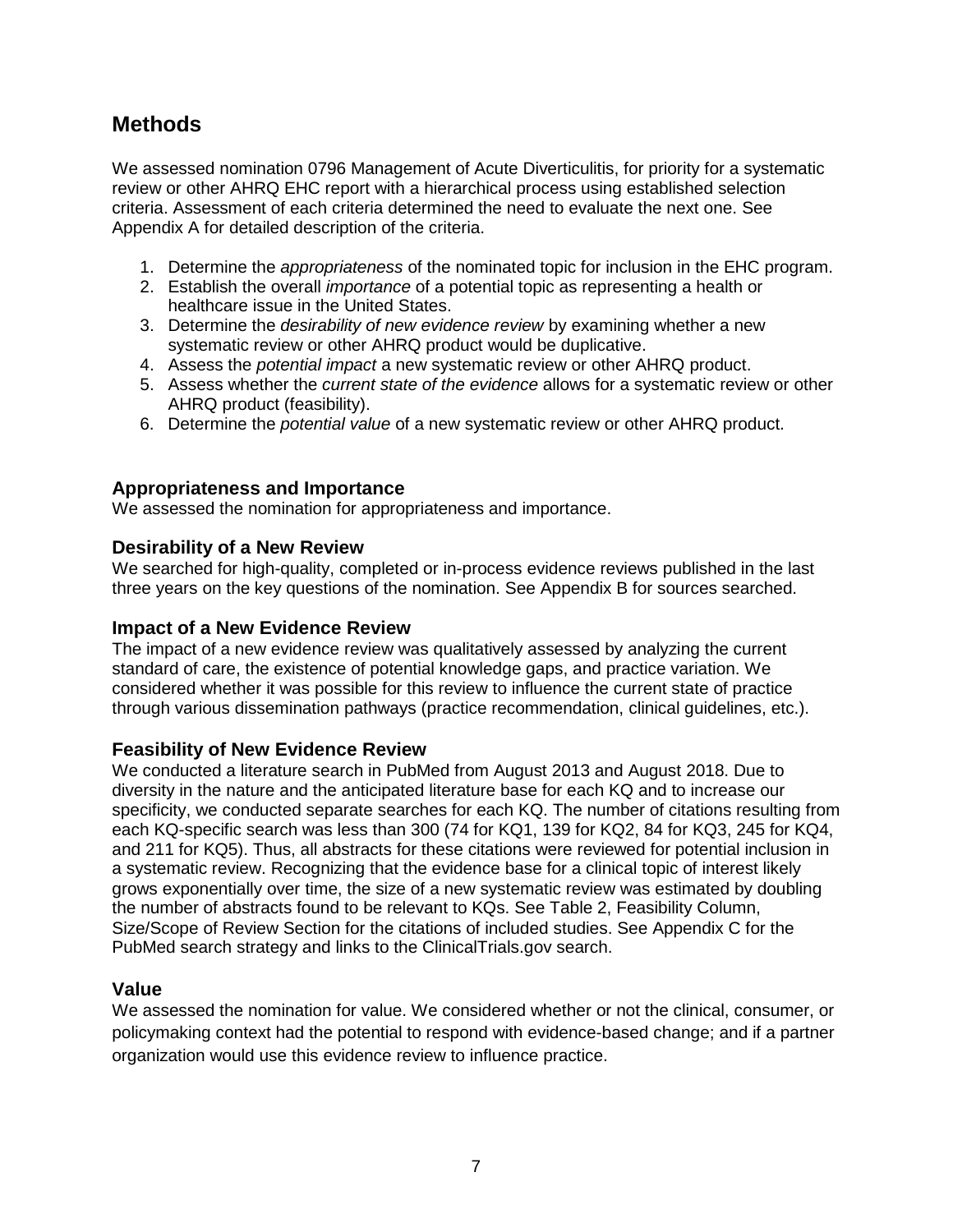## **Results**

See Appendix A for detailed assessments of all EPC selection criteria.

#### **Appropriateness and Importance**

This is an appropriate and important topic. Diverticulitis represents a significant health burden with a prevalence rate that exponentially increases with age and its management exerts a significant cost burden in the United States and worldwide.

## **Desirability of a New Review/Duplication**

A new evidence review would not be duplicative of an existing evidence review. We found two systematic reviews from Cochrane that addressed two of the key questions. One was relevant to KQ4 that focused on laparoscopic versus open resection. <sup>17</sup> Though of high-quality, other treatments were not covered by the review. We also found one Cochrane review on mesalamine as a pharmacologic agent to prevent recurrent diverticulitis that is relevant to KQ5. <sup>18</sup> However, the review did not cover other drug classes or non-pharmacologic interventions. No reviews were found relevant to KQs 1-3.

We did not consider these systematic reviews duplicative because they only cover specific comparisons of the broader KQs and would not sufficiently address the needs of the nominator. See Table 2, Duplication column.

#### **Impact of a New Evidence Review**

A new systematic review may have high impact as the standard of care is unclear due to various available management interventions. Furthermore, as new data on minimally-invasive treatments emerge, recommendations continue to evolve.

#### **Feasibility of a New Evidence Review**

We found eight studies for KQ1 (antibiotic treatment); one for KQ2 (CT scan for diagnosis); 15 for KQ3 (follow-up colonoscopy); 23 for KQ4 (surgical and interventional radiology treatment); and one for KQ5 (prevention of recurrence). Many studies included individuals with diverticulitis and it was unclear whether subgroup analysis was performed for those with recurrent diverticulitis where inclusion for KQ4 was evaluated. Despite the absence of this information, we were inclusive and included those studies.

For KQ1, we identified three randomized controlled trials (RCTs) that compared treatment with antibiotics versus observation among patients with acute diverticulitis. 19-21 We also identified five observational studies which were primarily retrospective cohort studies that compared patients who received antibiotics versus those who did not receive antibiotics. <sup>11, 22-25</sup>

For KQ 2, we identified one observational study comparing CT to ultrasound for the diagnosis of diverticulitis.26 This study included adults with right lower quadrant pain, and was not restricted to those with suspected acute complicated diverticulitis.

For KQ 3, we identified 15 studies on follow-up colonoscopy all of which were observational,<sup>27-41</sup> which included secondary analysis of RCT data.

KQ 4, we identified 23 studies including seven RCTs of surgical and other treatments for acute diverticulitis across a variety of interventions and comparators: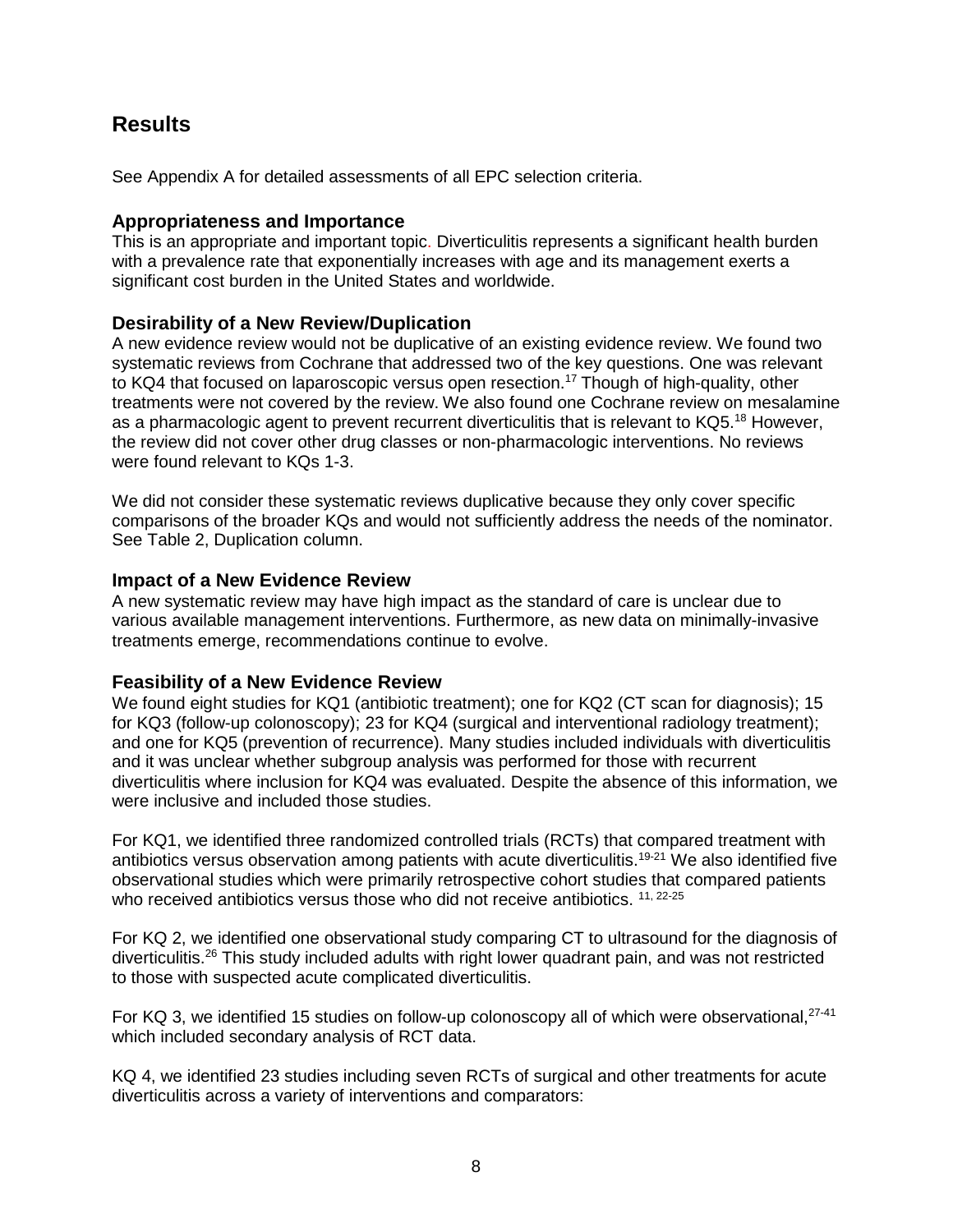### RCTs

- Laparoscopic lavage vs. operative resection $42-46$
- Observation vs. elective surgery<sup>47</sup>
- Hartmann's procedure vs. primary resection and anastomosis<sup>48</sup>

#### Observational studies

- Non-operative management (no comparator) $49-51$
- Non-operative management (antibiotics, bowel rest, percutaneous drainage) vs. surgery $52, 53$
- Laparoscopic sigmoid colectomy (no comparator) $54$
- Laparoscopic vs. open sigmoid colectomy<sup>55-57</sup>
- Non-operative management vs. surgery vs. laparoscopic lavage<sup>58</sup>
- Hartmann's procedure vs. primary resection and anastomosis $59$
- Laparoscopic lavage and drainage (no comparator) $60, 61$
- Laparoscopic lavage and drainage vs. Hartmann's procedure<sup>62</sup>
- Laparoscopic lavage and drainage vs. Hartmann's procedure vs. primary resection and anastomosis $63,64$

However, the patient population was broader and included all individuals with history of acute diverticulitis. Separate analysis of those with history of recurrent diverticulitis was variably reported in the abstracts. In the absence of clarity regarding this information, we included those studies.

For KQ 5, we identified five studies which examined chemopreventive approaches mostly using mesalazine (aka mesalamine), a 5-aminosalicylate used to treat ulcerative colitis, to prevent recurrent diverticulitis. Three were RCTs and two were observational covering a variety of comparisons:

RCTs

- Mesalazine with probiotics vs. mesalazine alone vs. probiotics alone $65$
- Mesalazine (varying dosages) vs. placebo $66, 67$

#### Observational studies

- $\bullet$  Intermittent vs. daily mesalazine<sup>68</sup>
- Mesalazine vs. rifaximin $69$

We also found 15 RCTs on ClinicalTrials.gov relevant to four of the five KQs. See Table 2 for breakdown by KQ and Appendix C for hyperlinks.

| <b>Key Question</b> | Duplication (08/2015-04/2018)                       | Feasibility (08/2013-08/2018)                                                                                                     |
|---------------------|-----------------------------------------------------|-----------------------------------------------------------------------------------------------------------------------------------|
| KQ1: Antibiotics    | Total number of identified systematic<br>reviews: 0 | Size/scope of review<br>Relevant Studies Identified: 8<br>$RCT - 3^{19-21}$<br>Observational studies $-5^{11,22-25}$<br>$\bullet$ |
|                     |                                                     | Clinicaltrials.gov                                                                                                                |
|                     |                                                     | Completed: 2                                                                                                                      |

#### **Table 2.** Key Questions and Results for Duplication and Feasibility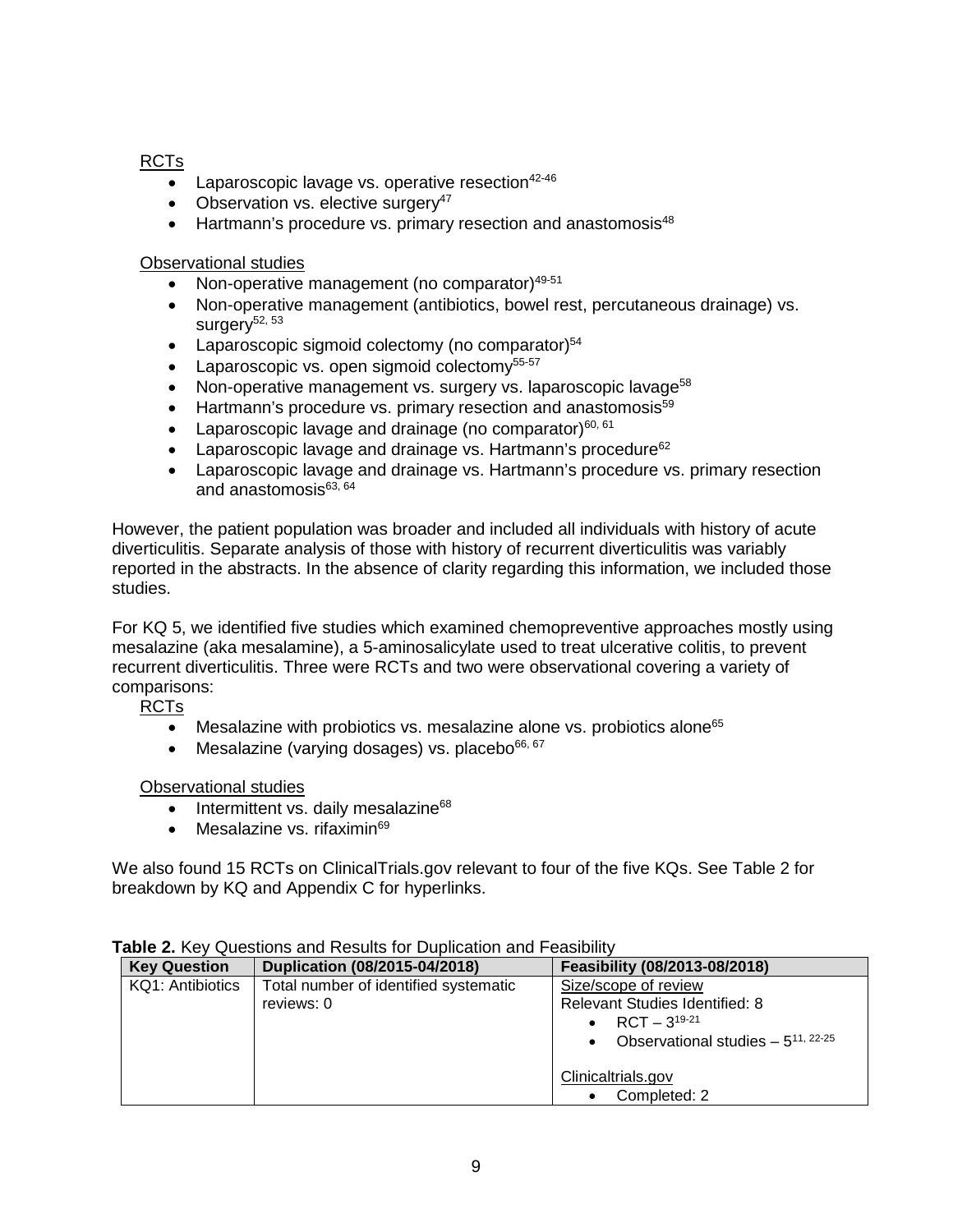| <b>Key Question</b> | Duplication (08/2015-04/2018)          | Feasibility (08/2013-08/2018)          |
|---------------------|----------------------------------------|----------------------------------------|
| KQ2: Diagnostic     | Total number of identified systematic  | Size/scope of review                   |
| imaging             | reviews: 0                             | Relevant Studies Identified: 1         |
|                     |                                        | Observational studies $-1^{26}$        |
|                     |                                        |                                        |
|                     |                                        | Clinicaltrials.gov                     |
|                     |                                        | Recruiting: 1<br>$\bullet$             |
| KQ3: Follow-up      | Total number of identified systematic  | Size/scope of review                   |
| colonoscopy         | reviews: 0                             | Relevant Studies Identified: 15        |
|                     |                                        | Observational studies $-15^{26-41}$    |
|                     |                                        |                                        |
|                     |                                        | Clinicaltrials.gov                     |
|                     |                                        | None                                   |
| KQ4: Surgical       | Total number of identified systematic  | Size/scope of review                   |
| and                 | reviews: 1                             | <b>Relevant Studies Identified: 23</b> |
| interventional      | Cochrane: 117<br>$\bullet$             | $RCT - 7$ 42-48                        |
| management          |                                        | Observational $-16^{49-64}$            |
|                     |                                        |                                        |
|                     |                                        | Clinicaltrials.gov                     |
|                     |                                        | Completed: 4                           |
|                     |                                        | Recruiting: 3                          |
|                     |                                        | Unknown: 2                             |
| KQ5: Prevention     | Total number of identified systematic  | Size/scope of review                   |
| of recurrence       | reviews: 1                             | Relevant Studies Identified: 5         |
|                     | Cochrane: 1 <sup>18</sup><br>$\bullet$ | $RCT - 3^{65-67}$                      |
|                     |                                        | Observational - 2 68, 69<br>$\bullet$  |
|                     |                                        |                                        |
|                     |                                        | Clinicaltrials.gov                     |
|                     |                                        | Completed: 2                           |
|                     |                                        | Not yet recruiting: 1                  |

*Abbreviations: KQ=Key Question; RCT=Randomized Controlled Trial*

# **Value**

The potential for value is high. A high-quality systematic review will inform clinical decisionmaking on managing patients with acute diverticulitis. In addition to the nominator, other medical specialty societies will find the new review useful for development of their practice guidelines.

# **Summary of Findings**

- Appropriateness and importance: The topic is both appropriate and important.
- Duplication: A new review would not be duplicative of an existing product. We found Cochrane reviews that are relevant but do not fully address the pertinent KQs.
- Impact: A new systematic review would have high impact because it would help resolve current controversies and lead to a clinical practice guideline that will promote better patient outcomes and reduce unnecessary healthcare expenditure.
- Feasibility: A new review is feasible. The evidence base is likely medium-sized.
- Value: The potential for value is high.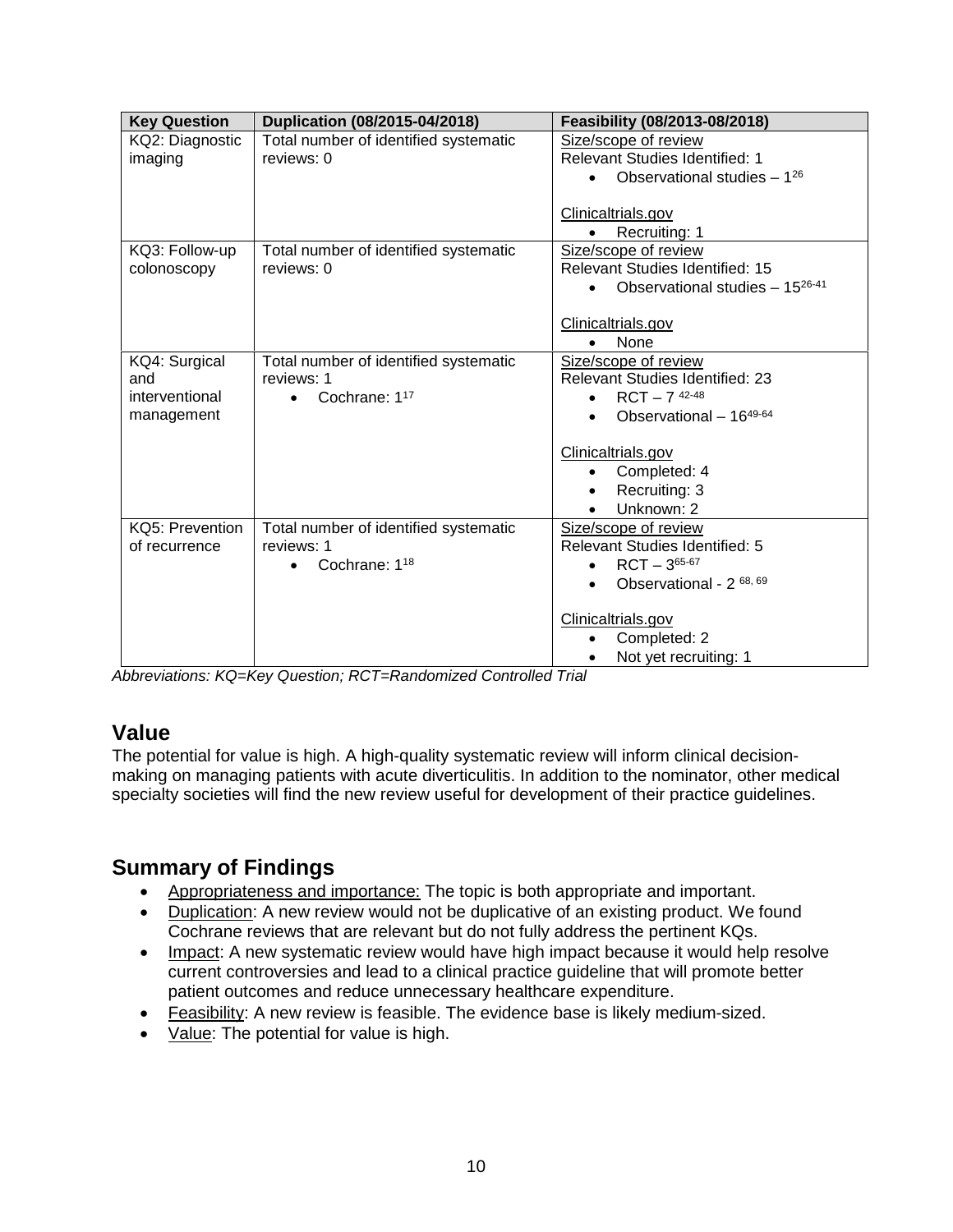# **References**

- 1. Matrana MR, Margolin DA. Epidemiology and pathophysiology of diverticular disease. Clin Colon Rectal Surg. 2009 Aug;22(3):141-6. doi: 10.1055/s-0029-1236157. PMID: 20676256. [\[https://www.ncbi.nlm.nih.gov/pubmed/20676256\]](https://www.ncbi.nlm.nih.gov/pubmed/20676256).
- 2. Parks TG. Natural history of diverticular disease of the colon. A review of 521 cases. Br Med J. 1969 Dec 13;4(5684):639-42. PMID: 5359917. [\[https://www.ncbi.nlm.nih.gov/pubmed/5359917\]](https://www.ncbi.nlm.nih.gov/pubmed/5359917).
- 3. Hughes LE. Postmortem survey of diverticular disease of the colon. I. Diverticulosis and diverticulitis. Gut. 1969 May;10(5):336-44. PMID: 5771665. [\[https://www.ncbi.nlm.nih.gov/pubmed/5771665\]](https://www.ncbi.nlm.nih.gov/pubmed/5771665).
- 4. Hobson KG, Roberts PL. Etiology and pathophysiology of diverticular disease. Clin Colon Rectal Surg. 2004 Aug;17(3):147-53. doi: 10.1055/s-2004-832695. PMID: 20011269. [\[https://www.ncbi.nlm.nih.gov/pubmed/20011269\]](https://www.ncbi.nlm.nih.gov/pubmed/20011269).
- 5. Delvaux M. Diverticular disease of the colon in Europe: epidemiology, impact on citizen health and prevention. Aliment Pharmacol Ther. 2003 Nov;18 Suppl 3:71-4. PMID: 14531745. [\[https://www.ncbi.nlm.nih.gov/pubmed/14531745\]](https://www.ncbi.nlm.nih.gov/pubmed/14531745).
- 6. Wilkins T, Embry K, George R. Diagnosis and management of acute diverticulitis. Am Fam Physician. 2013 May 1;87(9):612-20. PMID: 23668524. [\[https://www.ncbi.nlm.nih.gov/pubmed/23668524\]](https://www.ncbi.nlm.nih.gov/pubmed/23668524).
- 7. Vennix S, Morton DG, Hahnloser D, et al. Systematic review of evidence and consensus on diverticulitis: an analysis of national and international guidelines. Colorectal Dis. 2014 Nov;16(11):866-78. doi: 10.1111/codi.12659. PMID: 24801825. [\[https://www.ncbi.nlm.nih.gov/pubmed/24801825\]](https://www.ncbi.nlm.nih.gov/pubmed/24801825).
- 8. Jena MD, Marcello PW, Roberts PL, et al. Epidemiologic Analysis of Diverticulitis. Clin Colon Rectal Surg. 2016 Sep;29(3):258-63. doi: 10.1055/s-0036-1584503. PMID: 27582652. [\[https://www.ncbi.nlm.nih.gov/pubmed/27582652\]](https://www.ncbi.nlm.nih.gov/pubmed/27582652).
- 9. Strate LL, Modi R, Cohen E, et al. Diverticular disease as a chronic illness: evolving epidemiologic and clinical insights. Am J Gastroenterol. 2012 Oct;107(10):1486-93. doi: 10.1038/ajg.2012.194. PMID: 22777341. [\[https://www.ncbi.nlm.nih.gov/pubmed/22777341\]](https://www.ncbi.nlm.nih.gov/pubmed/22777341).
- 10. Nally DM, Kavanagh DO. Current Controversies in the Management of Diverticulitis: A Review. Dig Surg. 2018 Apr 19doi: 10.1159/000488216. PMID: 29672283. [\[https://www.ncbi.nlm.nih.gov/pubmed/29672283\]](https://www.ncbi.nlm.nih.gov/pubmed/29672283).
- 11. Isacson D, Andreasson K, Nikberg M, et al. No antibiotics in acute uncomplicated diverticulitis: does it work? Scand J Gastroenterol. 2014 Dec;49(12):1441-6. doi: 10.3109/00365521.2014.968861. PMID: 25369865. [\[https://www.ncbi.nlm.nih.gov/pubmed/25369865\]](https://www.ncbi.nlm.nih.gov/pubmed/25369865).
- 12. Kim BC. Nonoperative management of acute complicated diverticulitis. Ann Coloproctol. 2014 Oct;30(5):206. doi: 10.3393/ac.2014.30.5.206. PMID: 25360424. [\[https://www.ncbi.nlm.nih.gov/pubmed/25360424\]](https://www.ncbi.nlm.nih.gov/pubmed/25360424).
- 13. Lohrmann C, Ghanem N, Pache G, et al. CT in acute perforated sigmoid diverticulitis. Eur J Radiol. 2005 Oct;56(1):78-83. doi: 10.1016/j.ejrad.2005.03.003. PMID: 16168267. [\[https://www.ncbi.nlm.nih.gov/pubmed/16168267\]](https://www.ncbi.nlm.nih.gov/pubmed/16168267).
- 14. Agarwal AK, Karanjawala BE, Maykel JA, et al. Routine colonic endoscopic evaluation following resolution of acute diverticulitis: is it necessary? World J Gastroenterol. 2014 Sep 21;20(35):12509-16. doi: 10.3748/wjg.v20.i35.12509. PMID: 25253951. [\[https://www.ncbi.nlm.nih.gov/pubmed/25253951\]](https://www.ncbi.nlm.nih.gov/pubmed/25253951).
- 15. Urushidani S, Kuriyama A, Matsumura M. 5-aminosalicylic acid agents for prevention of recurrent diverticulitis: A systematic review and meta-analysis. J Gastroenterol Hepatol.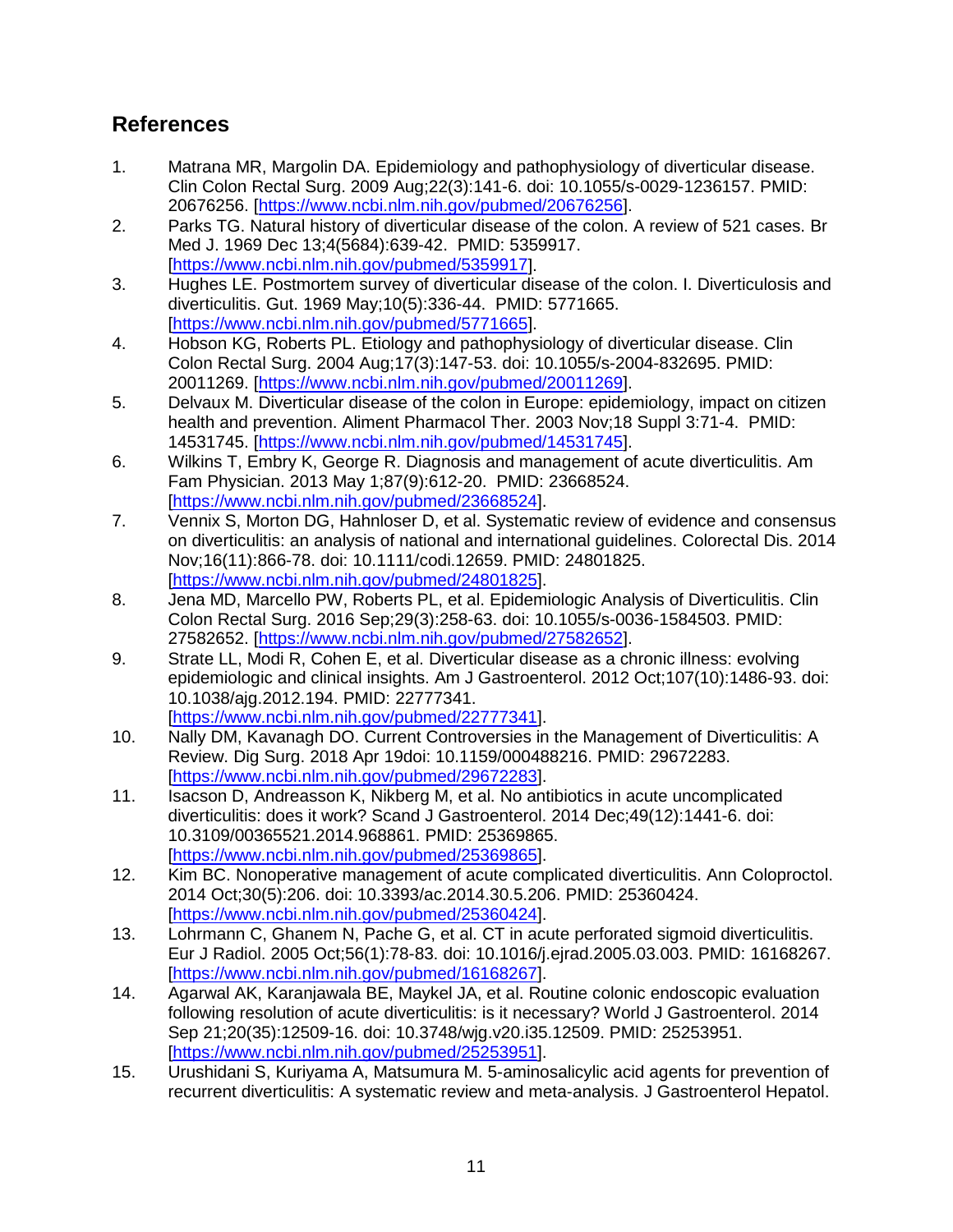2018 Jan;33(1):12-9. doi: 10.1111/jgh.13846. PMID: 28623877. [\[https://www.ncbi.nlm.nih.gov/pubmed/28623877\]](https://www.ncbi.nlm.nih.gov/pubmed/28623877).

- 16. Unlu C, Daniels L, Vrouenraets BC, et al. A systematic review of high-fibre dietary therapy in diverticular disease. Int J Colorectal Dis. 2012 Apr;27(4):419-27. doi: 10.1007/s00384-011-1308-3. PMID: 21922199. [\[https://www.ncbi.nlm.nih.gov/pubmed/21922199\]](https://www.ncbi.nlm.nih.gov/pubmed/21922199).
- 17. Abraha I, Binda GA, Montedori A, et al. Laparoscopic versus open resection for sigmoid diverticulitis. Cochrane Database Syst Rev. 2017 Nov 25;11:CD009277. doi: 10.1002/14651858.CD009277.pub2. PMID: 29178125. [\[https://www.ncbi.nlm.nih.gov/pubmed/29178125\]](https://www.ncbi.nlm.nih.gov/pubmed/29178125).
- 18. Carter F, Alsayb M, Marshall JK, et al. Mesalamine (5-ASA) for the prevention of recurrent diverticulitis. Cochrane Database Syst Rev. 2017 Oct 3;10:CD009839. doi: 10.1002/14651858.CD009839.pub2. PMID: 28973845. [\[https://www.ncbi.nlm.nih.gov/pubmed/28973845\]](https://www.ncbi.nlm.nih.gov/pubmed/28973845).
- 19. Daniels L, Unlu C, de Korte N, et al. Randomized clinical trial of observational versus antibiotic treatment for a first episode of CT-proven uncomplicated acute diverticulitis. Br J Surg. 2017 Jan;104(1):52-61. doi: 10.1002/bjs.10309. PMID: 27686365. [\[https://www.ncbi.nlm.nih.gov/pubmed/27686365\]](https://www.ncbi.nlm.nih.gov/pubmed/27686365).
- 20. Mora Lopez L, Ruiz-Edo N, Serra Pla S, et al. Multicentre, controlled, randomized clinical trial to compare the efficacy and safety of ambulatory treatment of mild acute diverticulitis without antibiotics with the standard treatment with antibiotics. Int J Colorectal Dis. 2017 Oct;32(10):1509-16. doi: 10.1007/s00384-017-2879-4. PMID: 28808771. [\[https://www.ncbi.nlm.nih.gov/pubmed/28808771\]](https://www.ncbi.nlm.nih.gov/pubmed/28808771).
- 21. van Dijk ST, Daniels L, Unlu C, et al. Long-Term Effects of Omitting Antibiotics in Uncomplicated Acute Diverticulitis. Am J Gastroenterol. 2018 Jul;113(7):1045-52. doi: 10.1038/s41395-018-0030-y. PMID: 29700480. [\[https://www.ncbi.nlm.nih.gov/pubmed/29700480\]](https://www.ncbi.nlm.nih.gov/pubmed/29700480).
- 22. Isacson D, Thorisson A, Andreasson K, et al. Outpatient, non-antibiotic management in acute uncomplicated diverticulitis: a prospective study. Int J Colorectal Dis. 2015 Sep;30(9):1229-34. doi: 10.1007/s00384-015-2258-y. PMID: 25989930. [\[https://www.ncbi.nlm.nih.gov/pubmed/25989930\]](https://www.ncbi.nlm.nih.gov/pubmed/25989930).
- 23. Brochmann ND, Schultz JK, Jakobsen GS, et al. Management of acute uncomplicated diverticulitis without antibiotics: a single-centre cohort study. Colorectal Dis. 2016 Nov;18(11):1101-7. doi: 10.1111/codi.13355. PMID: 27089051. [\[https://www.ncbi.nlm.nih.gov/pubmed/27089051\]](https://www.ncbi.nlm.nih.gov/pubmed/27089051).
- 24. Bolkenstein HE, Draaisma WA, van de Wall B, et al. Treatment of acute uncomplicated diverticulitis without antibiotics: risk factors for treatment failure. Int J Colorectal Dis. 2018 Jul;33(7):863-9. doi: 10.1007/s00384-018-3055-1. PMID: 29679152. [\[https://www.ncbi.nlm.nih.gov/pubmed/29679152\]](https://www.ncbi.nlm.nih.gov/pubmed/29679152).
- 25. Chan DKH, Tan KK. Asian patients with Hinchey Ia acute diverticulitis: a condition for the ambulatory setting? Int J Colorectal Dis. 2018 Jan;33(1):61-4. doi: 10.1007/s00384-017- 2929-y. PMID: 29090326. [\[https://www.ncbi.nlm.nih.gov/pubmed/29090326\]](https://www.ncbi.nlm.nih.gov/pubmed/29090326).
- 26. Min JH, Kim HC, Kim SW, et al. The value of initial sonography compared to supplementary CT for diagnosing right-sided colonic diverticulitis. Jpn J Radiol. 2017 Jul;35(7):358-65. doi: 10.1007/s11604-017-0646-7. PMID: 28488205. [\[https://www.ncbi.nlm.nih.gov/pubmed/28488205\]](https://www.ncbi.nlm.nih.gov/pubmed/28488205).
- 27. Brar MS, Roxin G, Yaffe PB, et al. Colonoscopy following nonoperative management of uncomplicated diverticulitis may not be warranted. Dis Colon Rectum. 2013 Nov;56(11):1259-64. doi: 10.1097/DCR.0b013e3182a26bfd. PMID: 24105001. [\[https://www.ncbi.nlm.nih.gov/pubmed/24105001\]](https://www.ncbi.nlm.nih.gov/pubmed/24105001).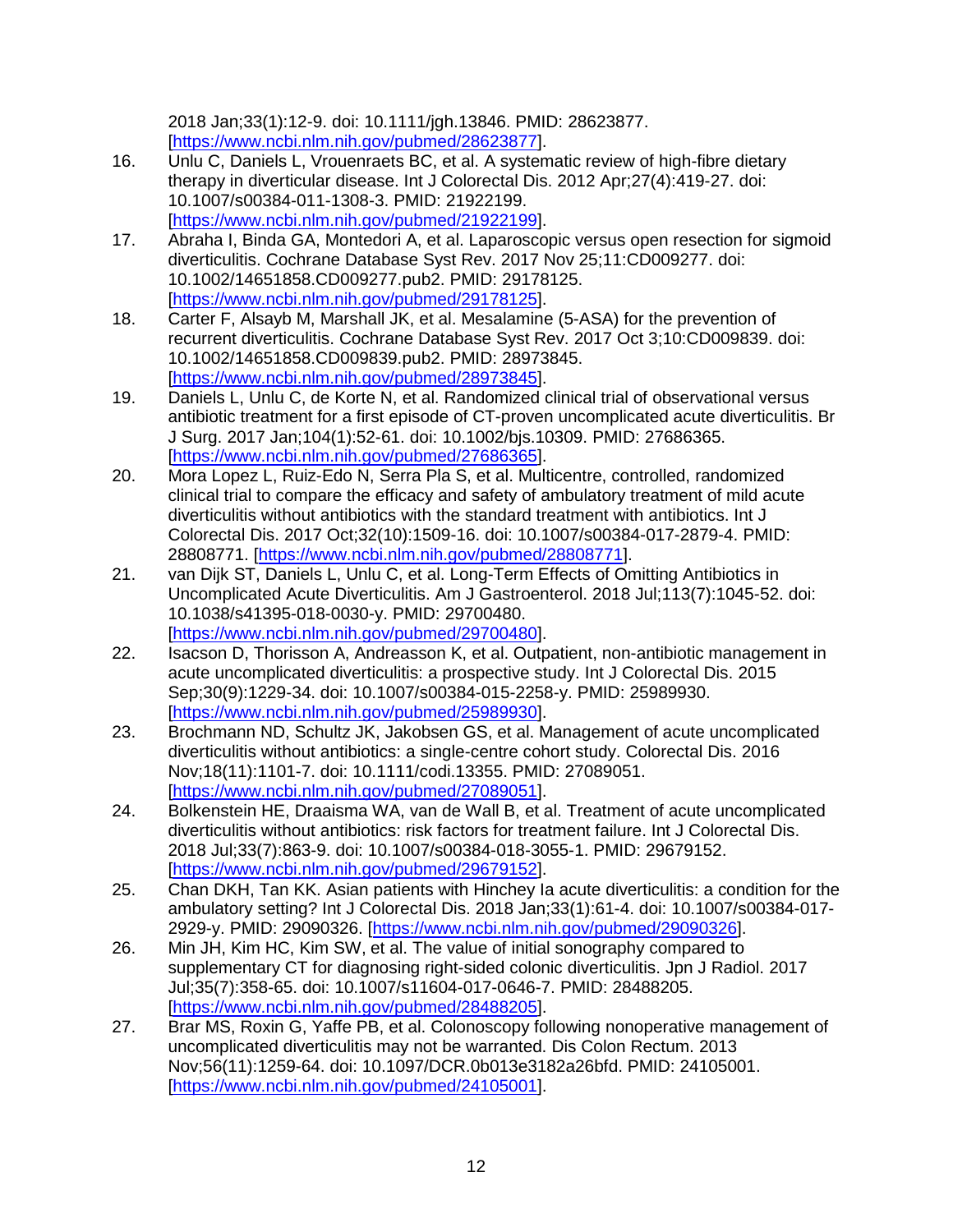- 28. Kim MJ, Woo YS, Kim ER, et al. Is colonoscopy necessary after computed tomography diagnosis of acute diverticulitis? Intest Res. 2014 Jul;12(3):221-8. doi: 10.5217/ir.2014.12.3.221. PMID: 25349596. [\[https://www.ncbi.nlm.nih.gov/pubmed/25349596\]](https://www.ncbi.nlm.nih.gov/pubmed/25349596).
- 29. Lecleire S, Nahon S, Alatawi A, et al. Diagnostic impact of routine colonoscopy following acute diverticulitis: A multicenter study in 808 patients and controls. United European Gastroenterol J. 2014 Aug;2(4):301-6. doi: 10.1177/2050640614541765. PMID: 25083288. [\[https://www.ncbi.nlm.nih.gov/pubmed/25083288\]](https://www.ncbi.nlm.nih.gov/pubmed/25083288).
- 30. Sallinen V, Mentula P, Leppaniemi A. Risk of colon cancer after computed tomographydiagnosed acute diverticulitis: is routine colonoscopy necessary? Surg Endosc. 2014 Mar;28(3):961-6. doi: 10.1007/s00464-013-3257-0. PMID: 24178863. [\[https://www.ncbi.nlm.nih.gov/pubmed/24178863\]](https://www.ncbi.nlm.nih.gov/pubmed/24178863).
- 31. Daniels L, Unlu C, de Wijkerslooth TR, et al. Yield of colonoscopy after recent CTproven uncomplicated acute diverticulitis: a comparative cohort study. Surg Endosc. 2015 Sep;29(9):2605-13. doi: 10.1007/s00464-014-3977-9. PMID: 25472747. [\[https://www.ncbi.nlm.nih.gov/pubmed/25472747\]](https://www.ncbi.nlm.nih.gov/pubmed/25472747).
- 32. Meireles LC, Fernandes SR, Ribeiro LC, et al. Role of endoscopy after an acute episode of diverticulitis: analysis of a cohort of Portuguese patients from a tertiary referral center. Eur J Gastroenterol Hepatol. 2015 Dec;27(12):1429-32. doi: 10.1097/MEG.0000000000000474. PMID: 26378691. [\[https://www.ncbi.nlm.nih.gov/pubmed/26378691\]](https://www.ncbi.nlm.nih.gov/pubmed/26378691).
- 33. Horesh N, Saeed Y, Horesh H, et al. Colonoscopy after the first episode of acute diverticulitis: challenging management paradigms. Tech Coloproctol. 2016 Jun;20(6):383-7. doi: 10.1007/s10151-016-1478-7. PMID: 27170283. [\[https://www.ncbi.nlm.nih.gov/pubmed/27170283\]](https://www.ncbi.nlm.nih.gov/pubmed/27170283).
- 34. Ramphal W, Schreinemakers JM, Seerden TC, et al. What is the Risk of Colorectal Cancer After an Episode of Acute Diverticulitis in Conservatively Treated Patients? J Clin Gastroenterol. 2016 Apr;50(4):e35-9. doi: 10.1097/MCG.0000000000000373. PMID: 26125459. [\[https://www.ncbi.nlm.nih.gov/pubmed/26125459\]](https://www.ncbi.nlm.nih.gov/pubmed/26125459).
- 35. Walker AS, Bingham JR, Janssen KM, et al. Colonoscopy after Hinchey I and II leftsided diverticulitis: utility or futility? Am J Surg. 2016 Nov;212(5):837-43. doi: 10.1016/j.amjsurg.2016.02.012. PMID: 27287835. [\[https://www.ncbi.nlm.nih.gov/pubmed/27287835\]](https://www.ncbi.nlm.nih.gov/pubmed/27287835).
- 36. Andrade P, Ribeiro A, Ramalho R, et al. Routine Colonoscopy after Acute Uncomplicated Diverticulitis - Challenging a Putative Indication. Dig Surg. 2017;34(3):197-202. doi: 10.1159/000449259. PMID: 27941344. [\[https://www.ncbi.nlm.nih.gov/pubmed/27941344\]](https://www.ncbi.nlm.nih.gov/pubmed/27941344).
- 37. Chan DKH, Tan KK. There Is No Role for Colonoscopy after Diverticulitis among Asian Patients Less than 50 Years of Age. Gastrointest Tumors. 2017 Mar;3(3-4):136-40. doi: 10.1159/000446565. PMID: 28611980. [\[https://www.ncbi.nlm.nih.gov/pubmed/28611980\]](https://www.ncbi.nlm.nih.gov/pubmed/28611980).
- 38. Suhardja TS, Norhadi S, Seah EZ, et al. Is early colonoscopy after CT-diagnosed diverticulitis still necessary? Int J Colorectal Dis. 2017 Apr;32(4):485-9. doi: 10.1007/s00384-016-2749-5. PMID: 28035461. [\[https://www.ncbi.nlm.nih.gov/pubmed/28035461\]](https://www.ncbi.nlm.nih.gov/pubmed/28035461).
- 39. Seoane Urgorri A, Zaffalon D, Pera Roman M, et al. Routine lower gastrointestinal endoscopy for radiographically confirmed acute diverticulitis. In whom and when is it indicated? Rev Esp Enferm Dig. 2018 Sep;110(9):571-6. doi: 10.17235/reed.2018.5524/2018. PMID: 29900742. [\[https://www.ncbi.nlm.nih.gov/pubmed/29900742\]](https://www.ncbi.nlm.nih.gov/pubmed/29900742).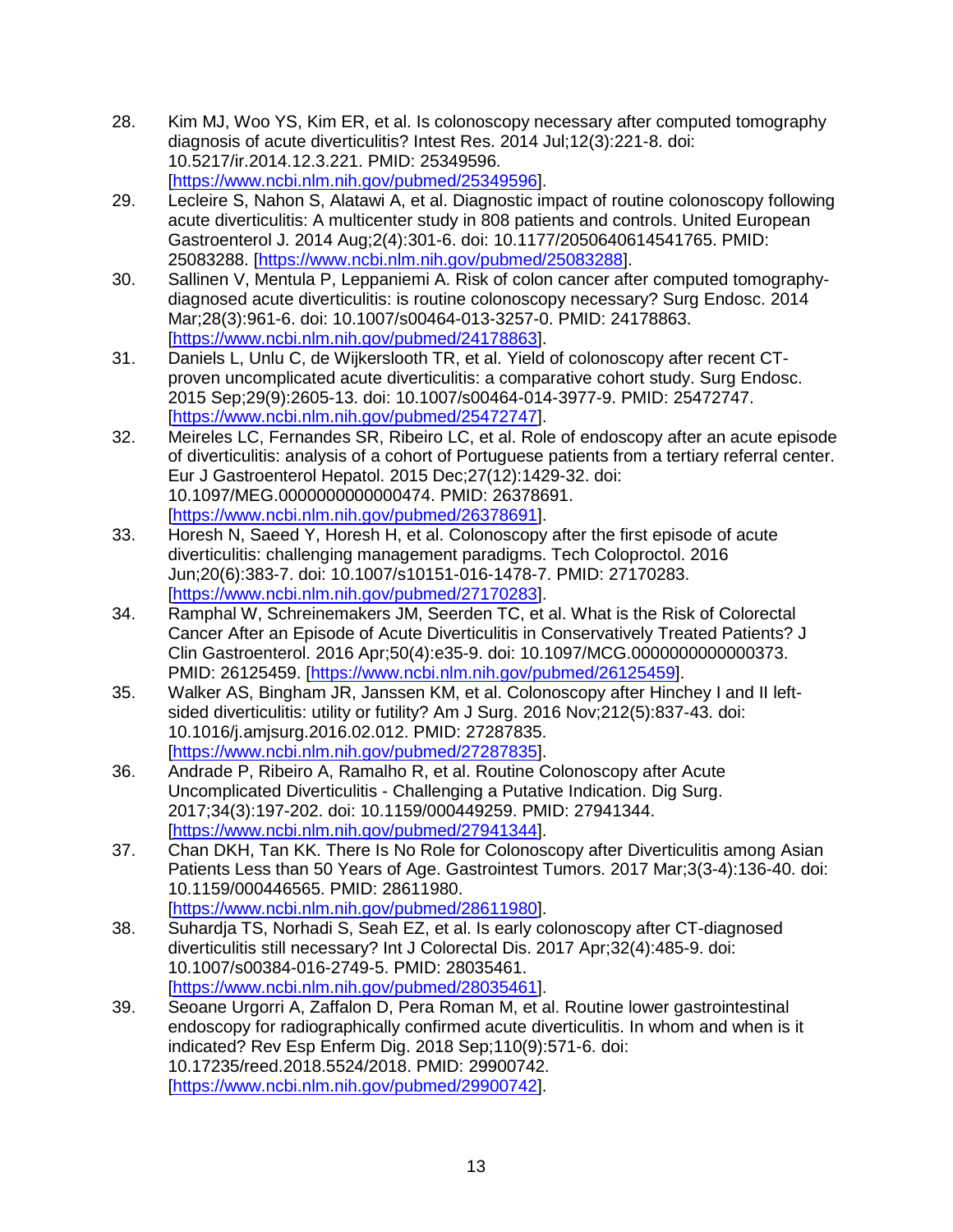- 40. Soh NYT, Chia DKA, Teo NZ, et al. Correction to: Prevalence of colorectal cancer in acute uncomplicated diverticulitis and the role of the interval colonoscopy. Int J Colorectal Dis. 2018 Aug;33(8):1145. doi: 10.1007/s00384-018-3090-y. PMID: 29808306. [\[https://www.ncbi.nlm.nih.gov/pubmed/29808306\]](https://www.ncbi.nlm.nih.gov/pubmed/29808306).
- 41. Choi YH, Koh SJ, Kim JW, et al. Do we need colonoscopy following acute diverticulitis detected on computed tomography to exclude colorectal malignancy? Dig Dis Sci. 2014 Sep;59(9):2236-42. doi: 10.1007/s10620-014-3151-1. PMID: 24723071. [\[https://www.ncbi.nlm.nih.gov/pubmed/24723071\]](https://www.ncbi.nlm.nih.gov/pubmed/24723071).
- 42. Schultz JK, Yaqub S, Wallon C, et al. Laparoscopic Lavage vs Primary Resection for Acute Perforated Diverticulitis: The SCANDIV Randomized Clinical Trial. JAMA. 2015 Oct 6;314(13):1364-75. doi: 10.1001/jama.2015.12076. PMID: 26441181. [\[https://www.ncbi.nlm.nih.gov/pubmed/26441181\]](https://www.ncbi.nlm.nih.gov/pubmed/26441181).
- 43. Escalante GR, Bustamante-Lopez L, Lizcano A, et al. Peritoneal Lavage in Complicated Acute Diverticulitis: Back to the Future. J Clin Gastroenterol. 2016 Oct;50 Suppl 1:S83-5. doi: 10.1097/MCG.0000000000000619. PMID: 27622375. [\[https://www.ncbi.nlm.nih.gov/pubmed/27622375\]](https://www.ncbi.nlm.nih.gov/pubmed/27622375).
- 44. Thornell A, Angenete E, Bisgaard T, et al. Laparoscopic Lavage for Perforated Diverticulitis With Purulent Peritonitis: A Randomized Trial. Ann Intern Med. 2016 Feb 2;164(3):137-45. doi: 10.7326/M15-1210. PMID: 26784672. [\[https://www.ncbi.nlm.nih.gov/pubmed/26784672\]](https://www.ncbi.nlm.nih.gov/pubmed/26784672).
- 45. Schultz JK, Wallon C, Blecic L, et al. One-year results of the SCANDIV randomized clinical trial of laparoscopic lavage versus primary resection for acute perforated diverticulitis. Br J Surg. 2017 Sep;104(10):1382-92. doi: 10.1002/bjs.10567. PMID: 28631827. [\[https://www.ncbi.nlm.nih.gov/pubmed/28631827\]](https://www.ncbi.nlm.nih.gov/pubmed/28631827).
- 46. Kohl A, Rosenberg J, Bock D, et al. Two-year results of the randomized clinical trial DILALA comparing laparoscopic lavage with resection as treatment for perforated diverticulitis. Br J Surg. 2018 Apr 16doi: 10.1002/bjs.10839. PMID: 29663316. [\[https://www.ncbi.nlm.nih.gov/pubmed/29663316\]](https://www.ncbi.nlm.nih.gov/pubmed/29663316).
- 47. You K, Bendl R, Taut C, et al. Randomized clinical trial of elective resection versus observation in diverticulitis with extraluminal air or abscess initially managed conservatively. Br J Surg. 2018 Jul;105(8):971-9. doi: 10.1002/bjs.10868. PMID: 29683483. [\[https://www.ncbi.nlm.nih.gov/pubmed/29683483\]](https://www.ncbi.nlm.nih.gov/pubmed/29683483).
- 48. Bridoux V, Regimbeau JM, Ouaissi M, et al. Hartmann's Procedure or Primary Anastomosis for Generalized Peritonitis due to Perforated Diverticulitis: A Prospective Multicenter Randomized Trial (DIVERTI). J Am Coll Surg. 2017 Dec;225(6):798-805. doi: 10.1016/j.jamcollsurg.2017.09.004. PMID: 28943323. [\[https://www.ncbi.nlm.nih.gov/pubmed/28943323\]](https://www.ncbi.nlm.nih.gov/pubmed/28943323).
- 49. Devaraj B, Liu W, Tatum J, et al. Medically Treated Diverticular Abscess Associated With High Risk of Recurrence and Disease Complications. Dis Colon Rectum. 2016 Mar;59(3):208-15. doi: 10.1097/DCR.0000000000000533. PMID: 26855395. [\[https://www.ncbi.nlm.nih.gov/pubmed/26855395\]](https://www.ncbi.nlm.nih.gov/pubmed/26855395).
- 50. Garfinkle R, Kugler A, Pelsser V, et al. Diverticular Abscess Managed With Long-term Definitive Nonoperative Intent Is Safe. Dis Colon Rectum. 2016 Jul;59(7):648-55. doi: 10.1097/DCR.0000000000000624. PMID: 27270517. [\[https://www.ncbi.nlm.nih.gov/pubmed/27270517\]](https://www.ncbi.nlm.nih.gov/pubmed/27270517).
- 51. Rose J, Parina RP, Faiz O, et al. Long-term Outcomes After Initial Presentation of Diverticulitis. Ann Surg. 2015 Dec;262(6):1046-53. doi: 10.1097/SLA.0000000000001114. PMID: 25654646. [\[https://www.ncbi.nlm.nih.gov/pubmed/25654646\]](https://www.ncbi.nlm.nih.gov/pubmed/25654646).
- 52. Sallinen VJ, Mentula PJ, Leppaniemi AK. Nonoperative management of perforated diverticulitis with extraluminal air is safe and effective in selected patients. Dis Colon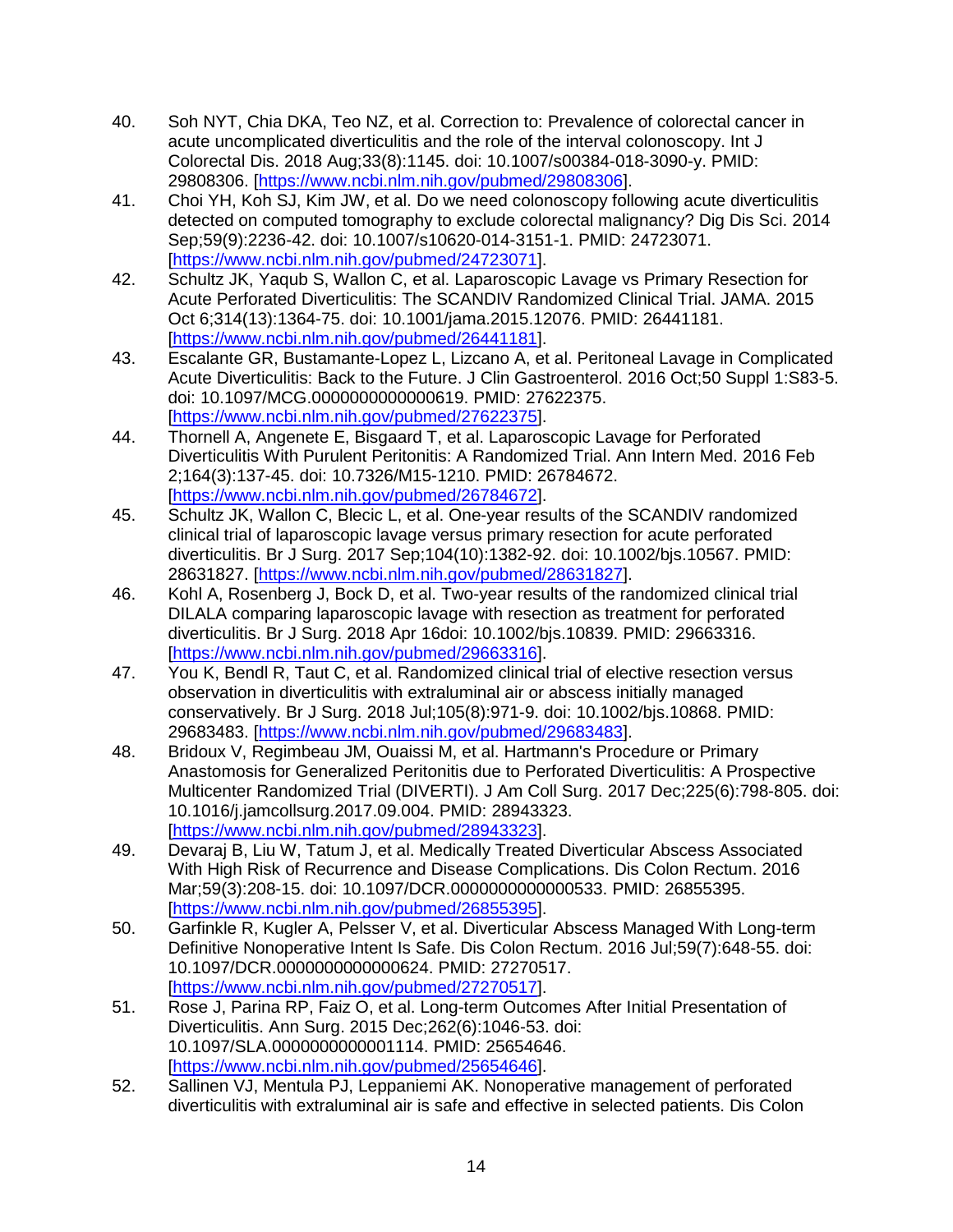Rectum. 2014 Jul;57(7):875-81. doi: 10.1097/DCR.0000000000000083. PMID: 24901689. [\[https://www.ncbi.nlm.nih.gov/pubmed/24901689\]](https://www.ncbi.nlm.nih.gov/pubmed/24901689).

- 53. Gregersen R, Andresen K, Burcharth J, et al. Long-term mortality and recurrence in patients treated for colonic diverticulitis with abscess formation: a nationwide registerbased cohort study. Int J Colorectal Dis. 2018 Apr;33(4):431-40. doi: 10.1007/s00384- 018-2990-1. PMID: 29511842. [\[https://www.ncbi.nlm.nih.gov/pubmed/29511842\]](https://www.ncbi.nlm.nih.gov/pubmed/29511842).
- 54. Zdichavsky M, Kratt T, Stuker D, et al. Acute and elective laparoscopic resection for complicated sigmoid diverticulitis: clinical and histological outcome. J Gastrointest Surg. 2013 Nov;17(11):1966-71. doi: 10.1007/s11605-013-2296-0. PMID: 23918084. [\[https://www.ncbi.nlm.nih.gov/pubmed/23918084\]](https://www.ncbi.nlm.nih.gov/pubmed/23918084).
- 55. Letarte F, Hallet J, Drolet S, et al. Laparoscopic versus open colonic resection for complicated diverticular disease in the emergency setting: a safe choice? A retrospective comparative cohort study. Am J Surg. 2015 Jun;209(6):992-8. doi: 10.1016/j.amjsurg.2014.07.017. PMID: 25457252. [\[https://www.ncbi.nlm.nih.gov/pubmed/25457252\]](https://www.ncbi.nlm.nih.gov/pubmed/25457252).
- 56. Vennix S, Lips DJ, Di Saverio S, et al. Acute laparoscopic and open sigmoidectomy for perforated diverticulitis: a propensity score-matched cohort. Surg Endosc. 2016 Sep;30(9):3889-96. doi: 10.1007/s00464-015-4694-8. PMID: 26679173. [\[https://www.ncbi.nlm.nih.gov/pubmed/26679173\]](https://www.ncbi.nlm.nih.gov/pubmed/26679173).
- 57. Cassini D, Miccini M, Manoochehri F, et al. Emergency Hartmann's Procedure and Its Reversal: A Totally Laparoscopic 2-Step Surgery for the Treatment of Hinchey III and IV Diverticulitis. Surg Innov. 2017 Dec;24(6):557-65. doi: 10.1177/1553350617722226. PMID: 28748737. [\[https://www.ncbi.nlm.nih.gov/pubmed/28748737\]](https://www.ncbi.nlm.nih.gov/pubmed/28748737).
- 58. Boselli C, Gemini A, Cirocchi R, et al. Is it safe and useful, laparoscopic peritoneal lavage in the treatment of acute diverticulitis of octogenarian patients? A multicenter retroprospective observational study. Aging Clin Exp Res. 2017 Feb;29(Suppl 1):83-9. doi: 10.1007/s40520-016-0644-0. PMID: 27830520. [\[https://www.ncbi.nlm.nih.gov/pubmed/27830520\]](https://www.ncbi.nlm.nih.gov/pubmed/27830520).
- 59. Resio BJ, Pei KY, Liang J, et al. Evaluating the adoption of primary anastomosis with proximal diversion for emergent cases of surgically managed diverticulitis. Surgery. 2018 Jul 19doi: 10.1016/j.surg.2018.06.002. PMID: 30033184. [\[https://www.ncbi.nlm.nih.gov/pubmed/30033184\]](https://www.ncbi.nlm.nih.gov/pubmed/30033184).
- 60. Horesh N, Zbar AP, Nevler A, et al. Early experience with laparoscopic lavage in acute complicated diverticulitis. Dig Surg. 2015;32(2):108-11. doi: 10.1159/000375539. PMID: 25765997. [\[https://www.ncbi.nlm.nih.gov/pubmed/25765997\]](https://www.ncbi.nlm.nih.gov/pubmed/25765997).
- 61. Binda GA, Bonino MA, Siri G, et al. Multicentre international trial of laparoscopic lavage for Hinchey III acute diverticulitis (LLO Study). Br J Surg. 2018 Jul 14doi: 10.1002/bjs.10916. PMID: 30006923. [\[https://www.ncbi.nlm.nih.gov/pubmed/30006923\]](https://www.ncbi.nlm.nih.gov/pubmed/30006923).
- 62. Gentile V, Ferrarese A, Marola S, et al. Perioperative and postoperative outcomes of perforated diverticulitis Hinchey II and III: open Hartmann's procedure vs. laparoscopic lavage and drainage in the elderly. Int J Surg. 2014;12 Suppl 2:S86-S9. doi: 10.1016/j.ijsu.2014.08.373. PMID: 25172780. [\[https://www.ncbi.nlm.nih.gov/pubmed/25172780\]](https://www.ncbi.nlm.nih.gov/pubmed/25172780).
- 63. Occhionorelli S, Zese M, Tartarini D, et al. An approach to complicated diverticular disease. A retrospective study in an Acute Care Surgery service recently established. Ann Ital Chir. 2016;87:553-63. PMID: 27830672. [\[https://www.ncbi.nlm.nih.gov/pubmed/27830672\]](https://www.ncbi.nlm.nih.gov/pubmed/27830672).
- 64. Roig JV, Salvador A, Frasson M, et al. Surgical treatment of acute diverticulitis. A retrospective multicentre study. Cir Esp. 2016 Dec;94(10):569-77. doi: 10.1016/j.ciresp.2016.10.005. PMID: 27865426. [\[https://www.ncbi.nlm.nih.gov/pubmed/27865426\]](https://www.ncbi.nlm.nih.gov/pubmed/27865426).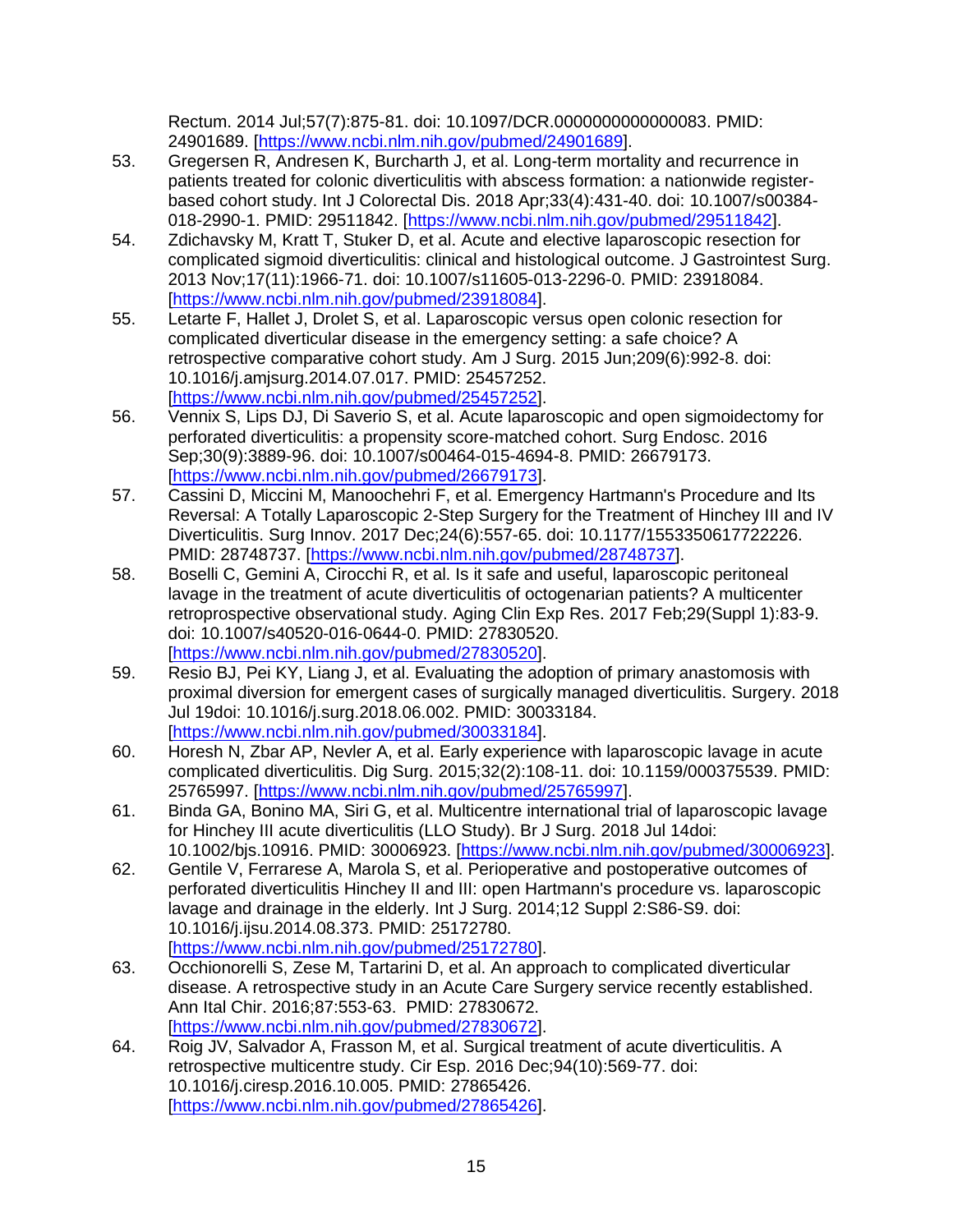- 65. Tursi A, Brandimarte G, Elisei W, et al. Randomised clinical trial: mesalazine and/or probiotics in maintaining remission of symptomatic uncomplicated diverticular disease--a double-blind, randomised, placebo-controlled study. Aliment Pharmacol Ther. 2013 Oct;38(7):741-51. doi: 10.1111/apt.12463. PMID: 23957734. [\[https://www.ncbi.nlm.nih.gov/pubmed/23957734\]](https://www.ncbi.nlm.nih.gov/pubmed/23957734).
- 66. Kruis W, Kardalinos V, Eisenbach T, et al. Randomised clinical trial: mesalazine versus placebo in the prevention of diverticulitis recurrence. Aliment Pharmacol Ther. 2017 Aug;46(3):282-91. doi: 10.1111/apt.14152. PMID: 28543263. [\[https://www.ncbi.nlm.nih.gov/pubmed/28543263\]](https://www.ncbi.nlm.nih.gov/pubmed/28543263).
- 67. Raskin JB, Kamm MA, Jamal MM, et al. Mesalamine did not prevent recurrent diverticulitis in phase 3 controlled trials. Gastroenterology. 2014 Oct;147(4):793-802. doi: 10.1053/j.gastro.2014.07.004. PMID: 25038431. [\[https://www.ncbi.nlm.nih.gov/pubmed/25038431\]](https://www.ncbi.nlm.nih.gov/pubmed/25038431).
- 68. Tursi A, Di Mario F, Brandimarte G, et al. Intermittent versus every-day mesalazine therapy in preventing complications of diverticular disease: a long-term follow-up study. Eur Rev Med Pharmacol Sci. 2013 Dec;17(23):3244-8. PMID: 24338468. [\[https://www.ncbi.nlm.nih.gov/pubmed/24338468\]](https://www.ncbi.nlm.nih.gov/pubmed/24338468).
- 69. Festa V, Spila Alegiani S, Chiesara F, et al. Retrospective comparison of long-term tenday/month rifaximin or mesalazine in prevention of relapse in acute diverticulitis. Eur Rev Med Pharmacol Sci. 2017 Mar;21(6):1397-404. PMID: 28387885. [\[https://www.ncbi.nlm.nih.gov/pubmed/28387885\]](https://www.ncbi.nlm.nih.gov/pubmed/28387885).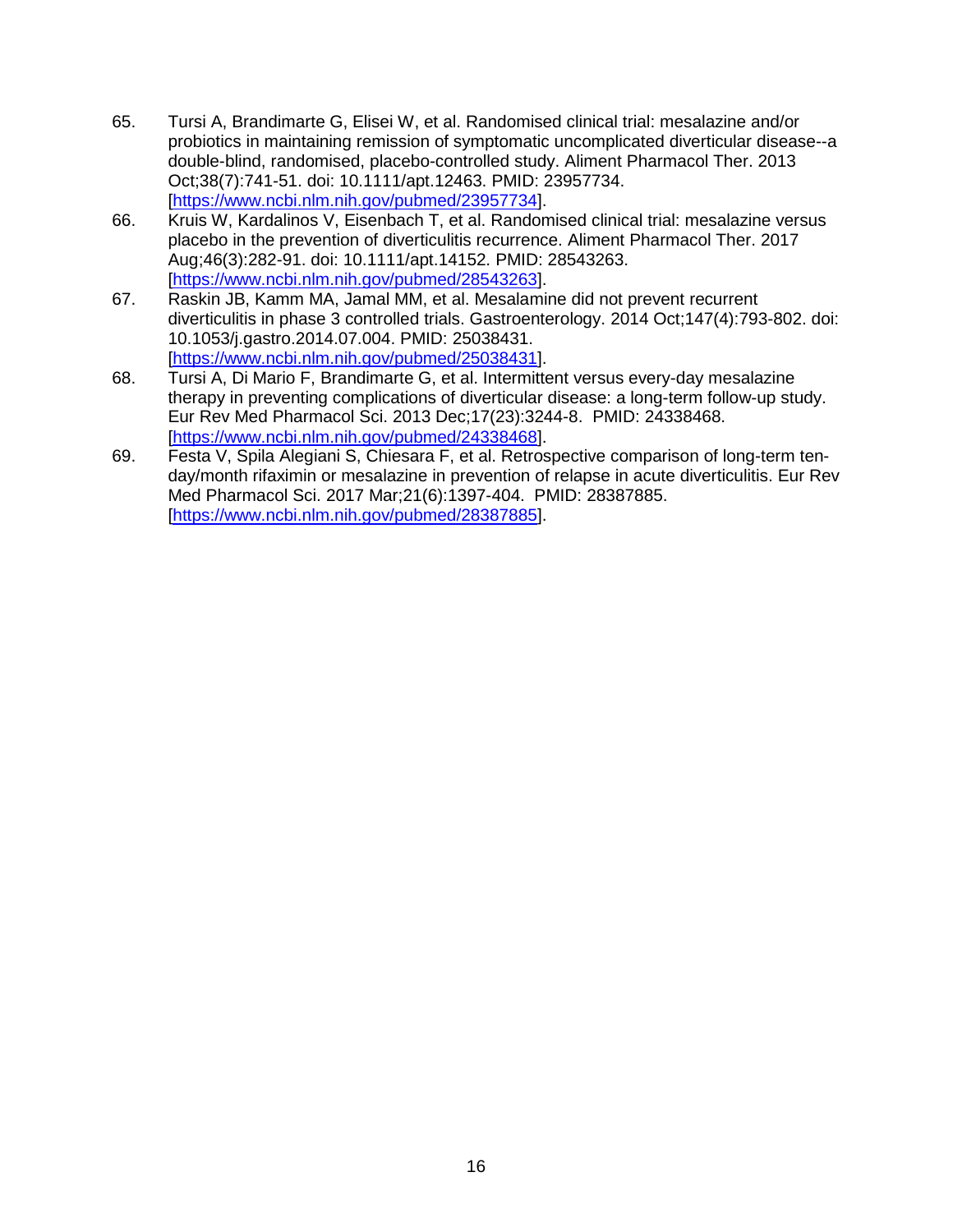# **Appendix A. Selection Criteria Summary**

| - - - - - - - -<br><b>Selection Criteria</b>                                                                                                                                        | <b>Assessment</b>                                                                                                                                                                                                                                                                                                                                                           |
|-------------------------------------------------------------------------------------------------------------------------------------------------------------------------------------|-----------------------------------------------------------------------------------------------------------------------------------------------------------------------------------------------------------------------------------------------------------------------------------------------------------------------------------------------------------------------------|
| 1. Appropriateness                                                                                                                                                                  |                                                                                                                                                                                                                                                                                                                                                                             |
| 1a. Does the nomination represent a health care<br>drug, intervention, device, technology, or health care<br>system/setting available (or soon to be available) in<br>the U.S.?     | Yes, this topic represents health care drugs and<br>interventions available in the U.S.                                                                                                                                                                                                                                                                                     |
| 1b. Is the nomination a request for a systematic<br>review?                                                                                                                         | Yes, this topic is a request for a systematic<br>review.                                                                                                                                                                                                                                                                                                                    |
| 1c. Is the focus on effectiveness or comparative<br>effectiveness?                                                                                                                  | The focus of this review is on both<br>effectiveness and comparative effectiveness.                                                                                                                                                                                                                                                                                         |
| 1d. Is the nomination focus supported by a logic<br>model or biologic plausibility? Is it consistent or<br>coherent with what is known about the topic?                             | Yes, it is biologically plausible. Yes, it is<br>consistent with what is known about the topic.                                                                                                                                                                                                                                                                             |
| 2. Importance                                                                                                                                                                       |                                                                                                                                                                                                                                                                                                                                                                             |
| 2a. Represents a significant disease burden; large<br>proportion of the population                                                                                                  | Yes, this topic represents a significant burden<br>with a prevalence rate that exponentially<br>increases with age.                                                                                                                                                                                                                                                         |
| 2b. Is of high public interest; affects health care<br>decision making, outcomes, or costs for a large<br>proportion of the US population or for a vulnerable<br>population         | Yes, this topic affects heath care decisions with<br>significant cost differences based on choice of<br>treatment intervention. Clinical outcomes may<br>vary as well.                                                                                                                                                                                                      |
| 2c. Represents important uncertainty for decision<br>makers                                                                                                                         | Yes, this topic represents important uncertainty<br>for decision makers.                                                                                                                                                                                                                                                                                                    |
| 2d. Incorporates issues around both clinical benefits<br>and potential clinical harms                                                                                               | Yes, this nomination addresses both benefits<br>and potential harms.                                                                                                                                                                                                                                                                                                        |
| 2e. Represents high costs due to common use, high<br>unit costs, or high associated costs to consumers, to<br>patients, to health care systems, or to payers                        | Yes, the total national cost attributable to<br>treatment of diverticulitis complications in the<br>United States is approximately \$2.4 billion<br>annually. This does not even include the cost of<br>managing uncomplicated diverticulitis.                                                                                                                              |
| Desirability of a New Evidence<br>3.<br>Review/Duplication                                                                                                                          |                                                                                                                                                                                                                                                                                                                                                                             |
| 3. Would not be redundant (i.e., the proposed topic<br>is not already covered by available or soon-to-be<br>available high-quality systematic review by AHRQ or<br>others)          | Yes. Existing systematic reviews do not<br>address the full scope of the topic nomination.                                                                                                                                                                                                                                                                                  |
| Impact of a New Evidence Review<br>4.                                                                                                                                               |                                                                                                                                                                                                                                                                                                                                                                             |
| 4a. Is the standard of care unclear (guidelines not<br>available or guidelines inconsistent, indicating an<br>information gap that may be addressed by a new<br>evidence review)?   | Yes, the standard of care is unclear due to<br>various available management interventions.<br>Recommendations among clinical experts vary<br>and guidelines are inconsistent particularly with<br>regards to optimal treatment for specific<br>subtypes of ACD. Furthermore, as new data on<br>minimally-invasive treatments emerge,<br>recommendations continue to evolve. |
| 4b. Is there practice variation (guideline inconsistent<br>with current practice, indicating a potential<br>implementation gap and not best addressed by a<br>new evidence review)? | Yes, there is wide practice variation due to<br>conflicting data/opinion.                                                                                                                                                                                                                                                                                                   |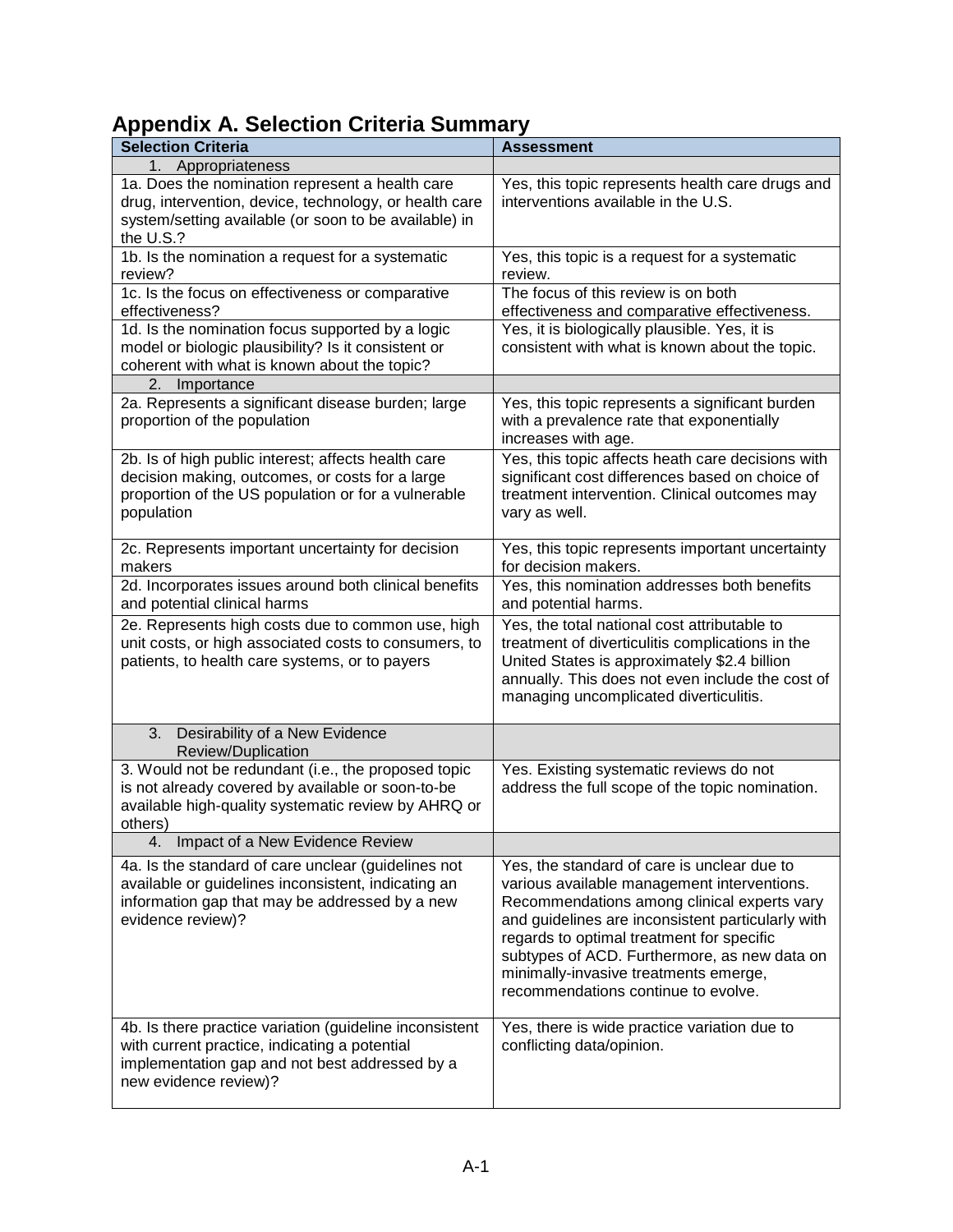| <b>Primary Research</b><br>5.                                                                                                                                                                                                                |                                                                                                                                                                                                                                                                                                                                                     |
|----------------------------------------------------------------------------------------------------------------------------------------------------------------------------------------------------------------------------------------------|-----------------------------------------------------------------------------------------------------------------------------------------------------------------------------------------------------------------------------------------------------------------------------------------------------------------------------------------------------|
| 5. Effectively utilizes existing research and<br>knowledge by considering:<br>- Adequacy (type and volume) of research for<br>conducting a systematic review<br>- Newly available evidence (particularly for updates<br>or new technologies) | Size/scope of review: We estimate that the total<br>size of the relevant literature may be<br>approximately 108 studies across the five key<br>questions (low confidence). The scope of the<br>review is likely medium-sized.                                                                                                                       |
|                                                                                                                                                                                                                                              | ClinicalTrials.gov: We found two RCTs relevant<br>to KQ1, one relevant to KQ2, nine relevant to<br>KQ4, and one relevant to KQ5.                                                                                                                                                                                                                    |
| Value<br>6.                                                                                                                                                                                                                                  |                                                                                                                                                                                                                                                                                                                                                     |
| 6a. The proposed topic exists within a clinical,<br>consumer, or policy-making context that is amenable<br>to evidence-based change                                                                                                          | Yes, this topic will inform clinical decision-<br>making on managing patients with acute<br>diverticulitis.                                                                                                                                                                                                                                         |
| 6b. Identified partner who will use the systematic<br>review to influence practice (such as a guideline or<br>recommendation)                                                                                                                | Yes, ACP will use a systematic review to<br>formulate a new guideline. It may potentially be<br>utilized by AAFP as well as. In addition, AHRQ<br>will reach out to gastroenterology (ex. AGA)<br>and colorectal surgery societies (ex. ASCRS) to<br>determine their interest in participating as<br>formal non-sponsoring partners for the review. |

*Abbreviations: AHRQ=Agency for Healthcare Research and Quality; KQ=Key Question; ACP=America College of Physicians; AAFP=American Academy of Family Physicians; RCT=Randomized Controlled Trial; AGA=American Gastroenterological Association; ASCRS=American Society of Colon and Rectal Surgeons; ACD=Acute Complicated Diverticulitis*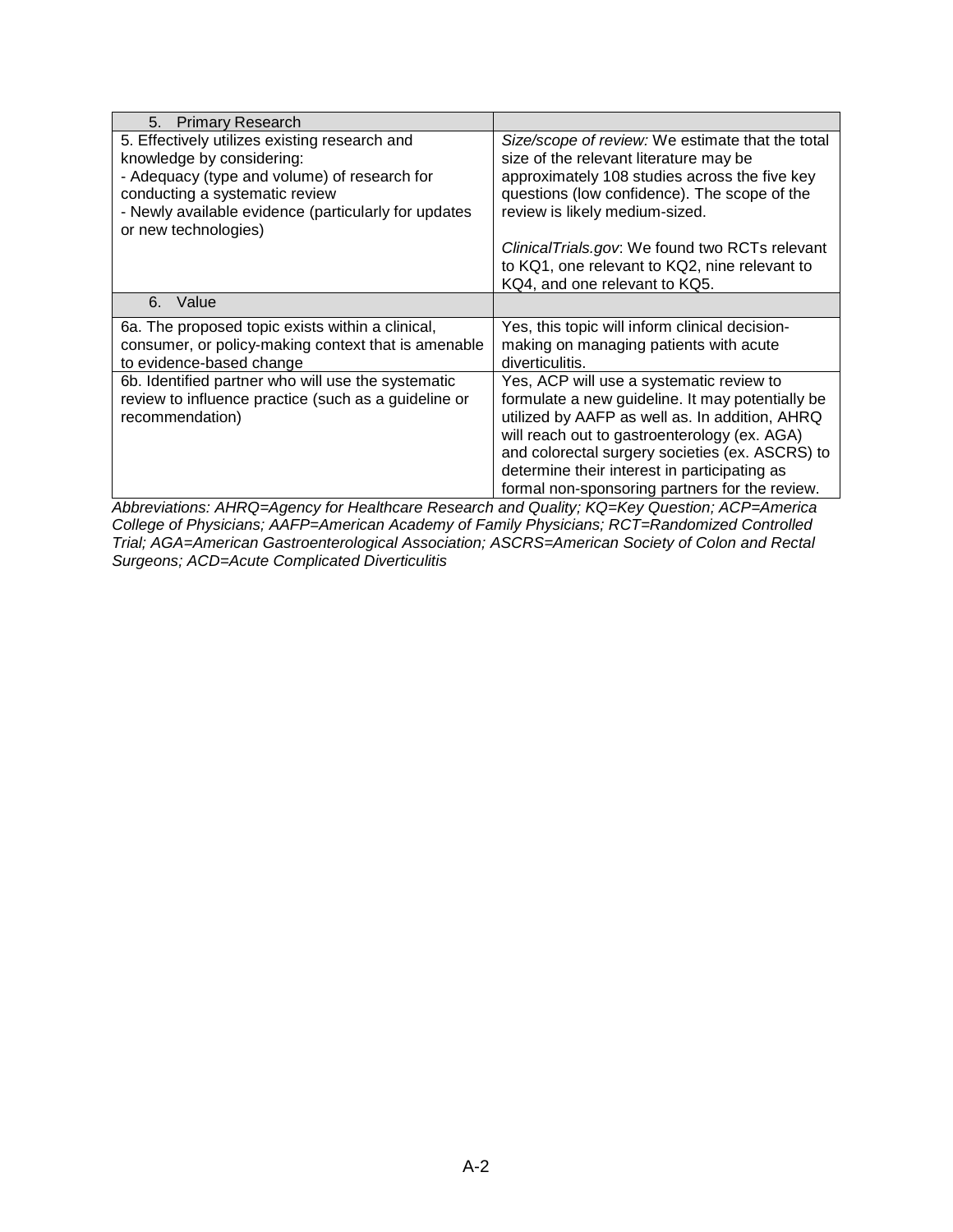# **Appendix B. Search for Evidence Reviews (Duplication)**

Listed are the sources searched.

AHRQ: Evidence reports and technology assessments, USPSTF recommendations

VA Products: PBM, and HSR&D (ESP) publications, and VA/DoD EBCPG Program

Cochrane Systematic Reviews and Protocols<http://www.cochranelibrary.com/> PubMed

PROSPERO Database (international prospective register of systematic reviews and protocols) <http://www.crd.york.ac.uk/prospero/>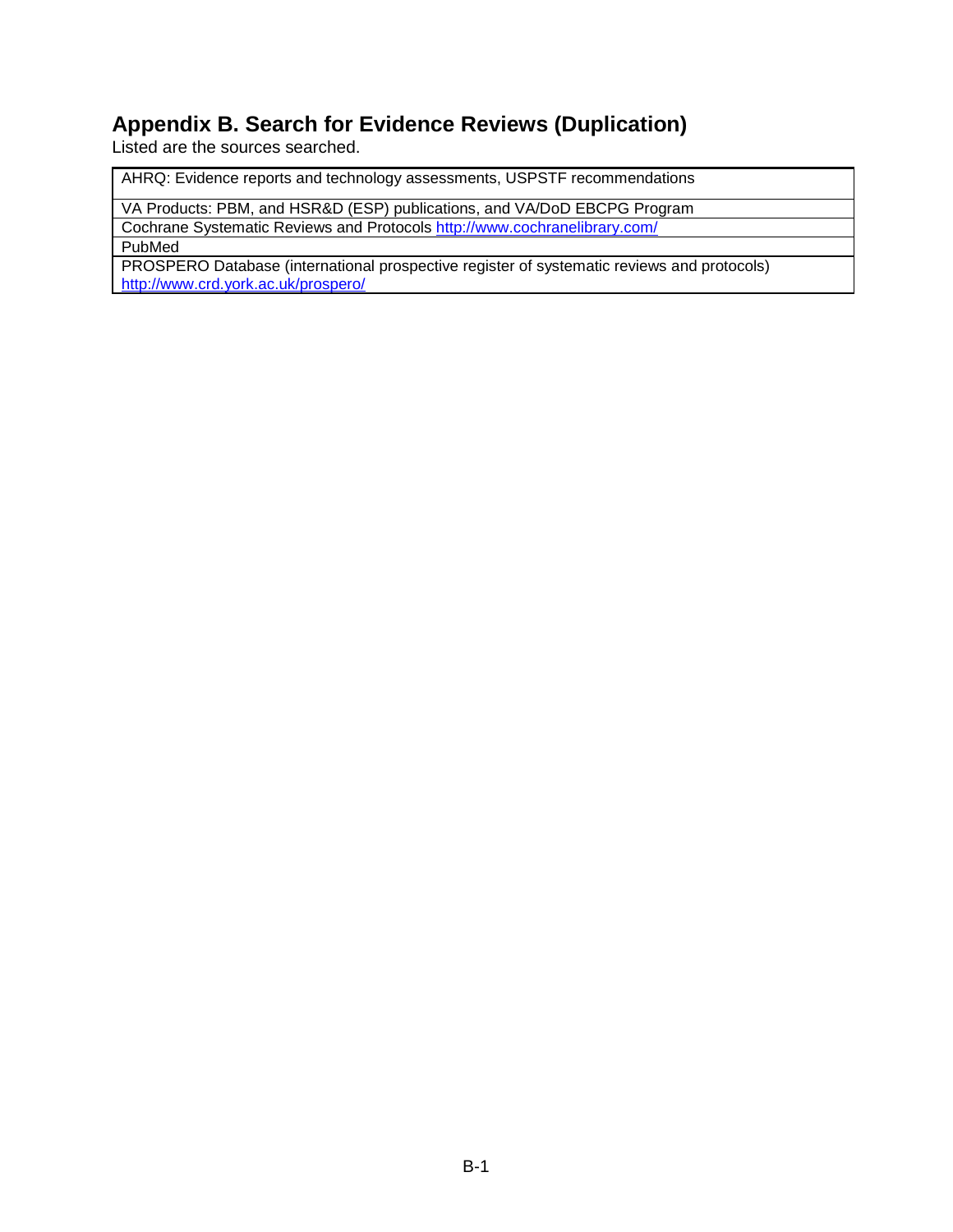# **Appendix C. Search Strategy & Results (Feasibility)**

| Topic: Management of Acute                   |                                                                            |
|----------------------------------------------|----------------------------------------------------------------------------|
| <b>Diverticulitis</b>                        |                                                                            |
| Date: August 13, 2018                        |                                                                            |
| Database Searched: Ovid                      |                                                                            |
| MEDLINE(R) Epub Ahead of                     |                                                                            |
| Print, In-Process & Other                    |                                                                            |
| Non-Indexed Citations, Ovid                  |                                                                            |
| MEDLINE(R) Daily and Ovid                    |                                                                            |
| MEDLINE(R) 1946 to Present<br><b>CONCEPT</b> | <b>SEARCHES</b>                                                            |
|                                              |                                                                            |
| *Overall Search*                             |                                                                            |
| <b>Diverticulitis</b>                        | Diverticulitis, Colonic/ or diverticulitis.tw,kf.                          |
| <b>AND</b>                                   |                                                                            |
| Acute                                        | acute disease/ or acute.tw,kf.                                             |
| Limit to last 5 years, English               | Filter activated: published in the last 5 years, English                   |
| $N = 606$                                    |                                                                            |
|                                              |                                                                            |
| *Search by Key Question*                     |                                                                            |
|                                              |                                                                            |
| <b>Key Question 1</b>                        | <b>Overall Search Results</b>                                              |
| <b>AND</b>                                   |                                                                            |
| Antibiotics                                  | exp Anti-Bacterial Agents/ or ((oral* or parenteral*) adj3 (antibiotic* or |
|                                              | antibacterial* or anti-bacterial*)).tw,kf.                                 |
| $N=74$                                       |                                                                            |
|                                              |                                                                            |
|                                              |                                                                            |
| <b>Key Question 2</b>                        |                                                                            |
|                                              | <b>Overall Search Results</b>                                              |
| <b>AND</b>                                   |                                                                            |
| Imaging                                      | (Tomography, X-Ray Computed/ or ((ct or comput*-tomograph*) adj2           |
|                                              | (scan* or imag*)).tw,kf.) and (exp Diagnosis/ or diagnos*.tw,kf. or        |
|                                              | $di.fs.$ )                                                                 |
| $N = 139$                                    |                                                                            |
|                                              |                                                                            |
| <b>Key Question 3</b>                        | <b>Overall Search Results</b>                                              |
| AND                                          |                                                                            |
| Colonoscopy (KQ3)                            | colonoscopy/ or sigmoidoscopy/ or (colonoscop* or                          |
|                                              | sigmoidoscop*).tw,kf.                                                      |
| $N=84$                                       |                                                                            |
|                                              |                                                                            |
| <b>Key Question 4</b>                        |                                                                            |
|                                              | <b>Overall Search Results</b>                                              |
| <b>AND</b>                                   |                                                                            |
| Treatments (KQ4)                             | Laparoscopy/ or Therapeutic Irrigation/ or Radiology, Interventional/ or   |
|                                              | Drainage/ or (drainage or Hartmann or irrigat* or laparoscop* or lavage    |
|                                              | or "primary anastomosis" or radiolog* or resect*).tw,kf.                   |
| $N = 245$                                    |                                                                            |
| <b>Key Question 5</b>                        |                                                                            |